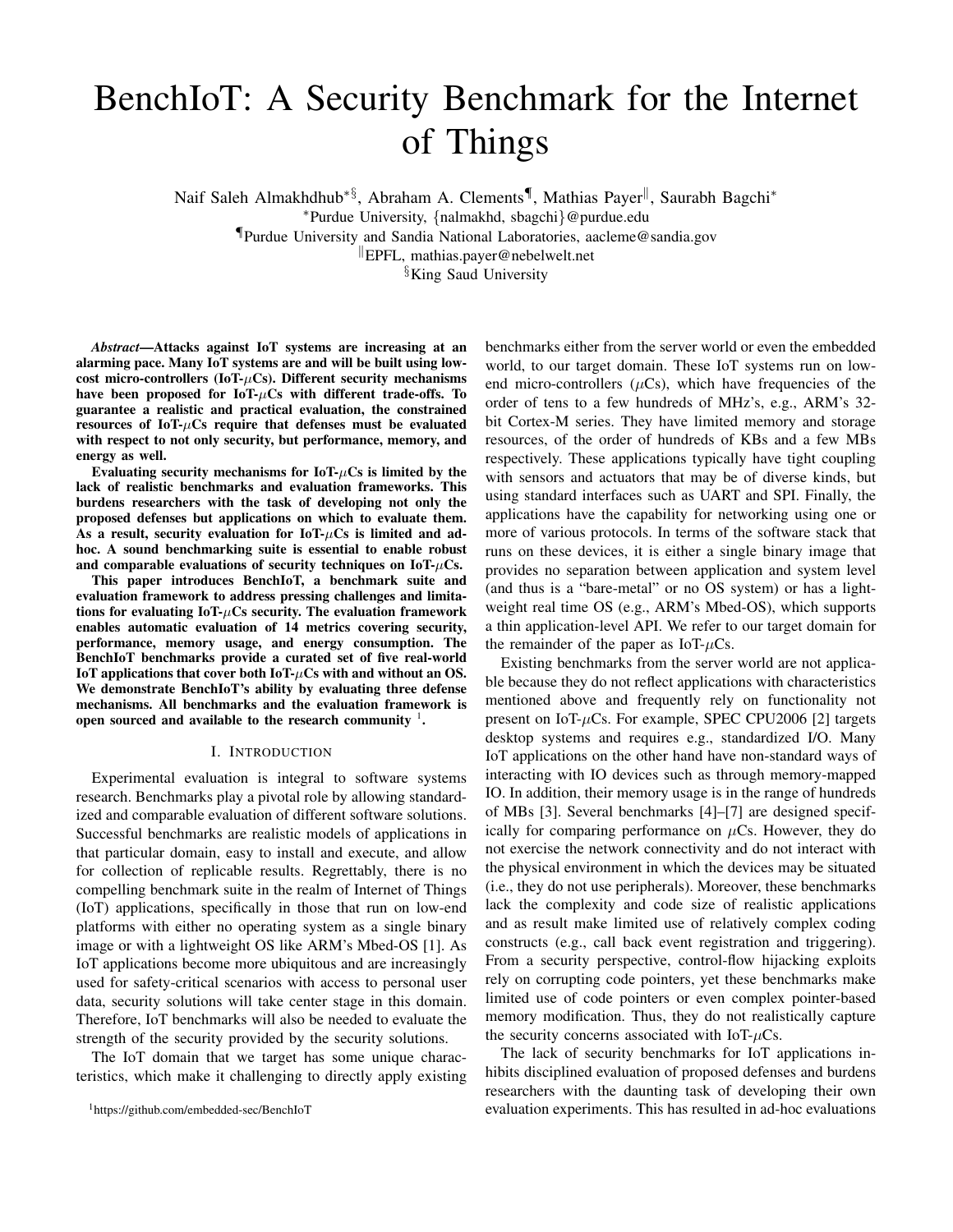<span id="page-1-0"></span>TABLE I A SUMMARY OF DEFENSES FOR  $IOT-\mu Cs$  with the evaluation type.

| <b>Defenses</b>    | <b>Evaluation Type</b><br>Benchmark<br>Case Study |  |  |  |
|--------------------|---------------------------------------------------|--|--|--|
| TyTan $[8]$        |                                                   |  |  |  |
| TrustLite [9]      |                                                   |  |  |  |
| <b>C-FLAT</b> [10] |                                                   |  |  |  |
| nesCheck [11]      |                                                   |  |  |  |
| <b>SCFP</b> [12]   | Dhrystone [7]                                     |  |  |  |
| LiteHAX [13]       | CoreMark [6]                                      |  |  |  |
| CFI CaRE [14]      | Dhrystone [7]                                     |  |  |  |
| <b>ACES</b> [15]   |                                                   |  |  |  |
| Minion [16]        |                                                   |  |  |  |
| <b>EPOXY [17]</b>  | <b>BEEBS</b> [4]                                  |  |  |  |

and renders comparison between different defenses infeasible as each defense is evaluated according to different benchmarks and metrics. [Table I](#page-1-0) compares the evaluations of several recent security mechanisms for IoT- $\mu$ Cs, and only two of them use the same benchmarks to evaluate their defenses, and even these two target different architectures, making a comparison hard. Out of all the defenses, only four used any benchmarks at all and they were from the embedded world and not representative of IoT applications as identified above. The other solutions relied solely on micro-benchmarks and case studies. These are unique to the individual papers and often exercise only a single aspect of a realistic application (e.g., writing to a file).

# Requirements for IoT benchmarks.

Benchmarks for IoT- $\mu$ Cs must meet several criteria. First, the applications must be realistic and mimic the application characteristics discussed above. While an individual benchmark need not satisfy *all* characteristics, the set of benchmarks in a suite must cover all characteristics. This ensures security and performance concerns with real applications are also present in the benchmarks. IoT devices are diverse, therefore the benchmarks should also be diverse and cover a range of factors, such as types of peripherals used, and being built with or without an OS. Finally, network interactions must be included in the benchmarks.

Second, benchmarks must facilitate repeatable measurements. For IoT applications, the incorporation of peripherals, dependence on physical environment, and external communication make this a challenging criterion to meet. For example, if an application waits for a sensed value to exceed a threshold before sending a communication, the time for one cycle of the application will be highly variable. The  $IoT<sub>+</sub>uCs$  benchmarks must be designed to both allow external interactions while enabling repeatable measurements.

A third criterion is the measurement of a variety of metrics relevant to IoT applications. These include performance metrics (e.g., total runtime cycles), resource usage metrics (e.g., memory and energy consumption), and domain-specific metrics (e.g., fraction of the cycle time the device spends in low-power sleep mode). An important goal of our effort is to enable benchmarking of IoT security solutions and hence the benchmarks must enable measurement of security properties of interest. There are of course several security metrics very specific to the defense mechanism but many measures of general interest can also be identified, such as the fraction



<span id="page-1-1"></span>Fig. 1. An overview of the evaluation workflow in BenchIoT.

of execution cycles with elevated privilege ("root mode") and number of Return-Oriented Programming (ROP) gadgets. Our Contribution: BenchIoT

This paper introduces the BenchIoT benchmark suite and evaluation framework that fulfills all the above criteria for evaluating IoT- $\mu$ Cs. Our benchmark suite is comprised of five realistic benchmarks, which stress one or more of the three fundamental task characteristics of IoT applications: sense, process, and actuate. They also have the characteristics of IoT applications introduced above. The BenchIoT benchmarks enable deterministic execution of external events and utilize network send and receive. BenchIoT targets 32-bit IoT- $\mu$ Cs implemented using the popular ARMv7-M architecture. Each BenchIoT benchmark is developed in  $C/C++$  and compiles both for bare-metal IoT- $\mu$ Cs, and for ARM Mbed-OS. Our use of the Mbed API (which is orthogonal to the Mbed-OS) enables realistic development of the benchmarks since it comes with important features for IoT- $\mu$ Cs such a file system.

BenchIoT enables repeatable experiments while including sensor and actuator interactions. It uses a software-based approach to trigger such events. The software-based approach enables precise control of when and how the event is delivered to the rest of the software without relying on physical environment. This approach has been used previously for achieving repeatability as a means to automated debugging [\[18\]](#page-11-16), [\[19\]](#page-11-17).

BenchIoT's evaluation framework enables automatic collection of 14 metrics for security, performance, memory usage, and energy consumption. The evaluation framework is a combination of a runtime library and automated scripts. It is extensible to include additional metrics to fit the use of the developer and can be ported to other applications that use the ARMv7-M architecture. An overview of BenchIoT and the evaluation framework is shown in [Figure 1.](#page-1-1) The workflow of running any benchmark in BenchIoT is as follows: (1) The user compiles and statically links the benchmark with a runtime library, which we refer to as the *metric collector library*, to enable collecting the dynamic metrics  $\mathbf{0}$ ; (2) The user provides the desired configurations for the evaluation (e.g., number of repetitions)  $\Theta$ ; (3) To begin the evaluation, the user starts the script that automates the process of running the benchmarks to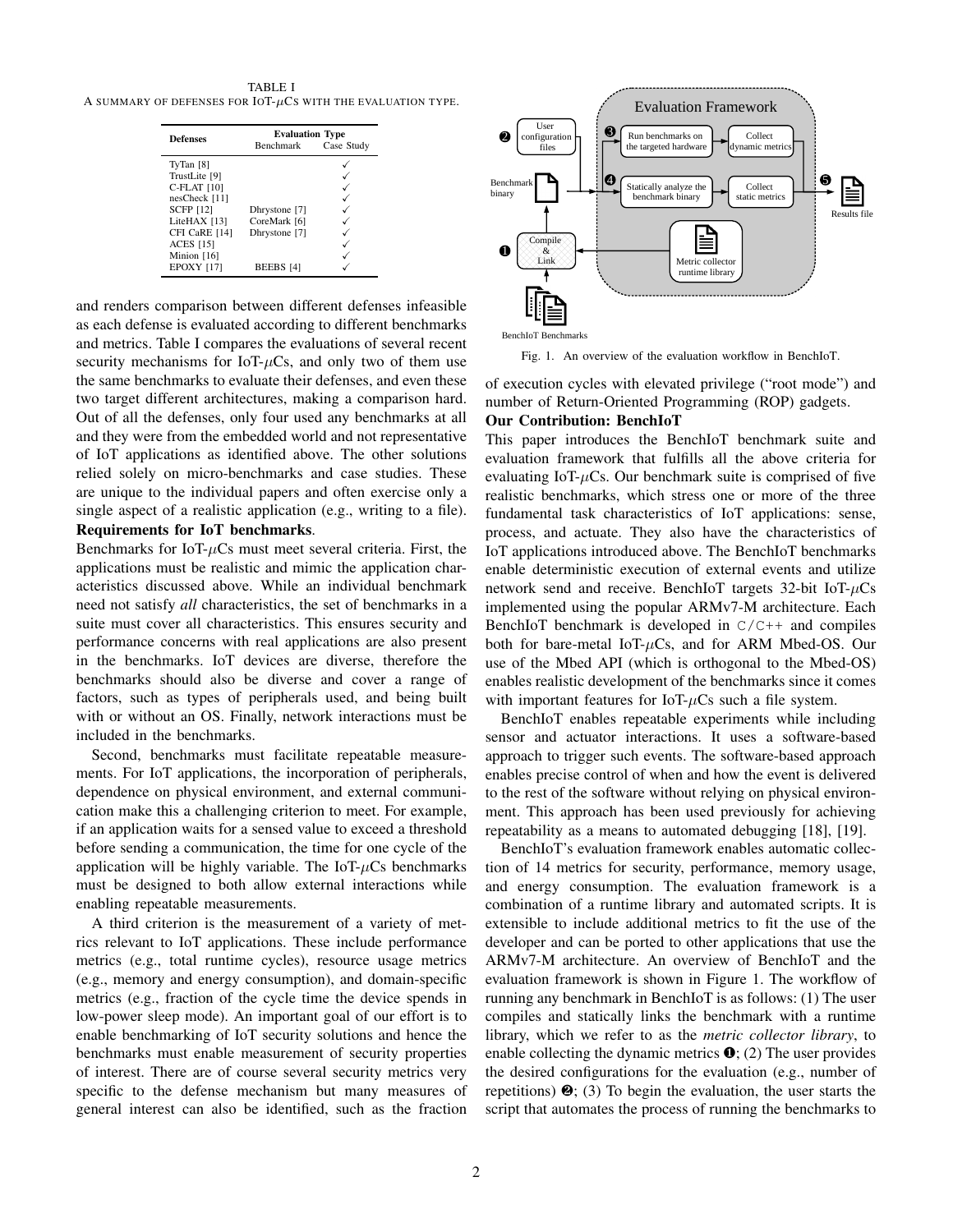

<span id="page-2-0"></span>Fig. 2. Illustration of software layers used in developing BenchIoT benchmarks. BenchIoT provides portable benchmarks by relying on the Mbed platform.

collect both the dynamic  $\Theta$  and static  $\Theta$  metrics; (4) Finally, the benchmark script produces a result file for each benchmark with all its measurements  $\Theta$ .

To summarize, this paper makes the following contributions: (1) This is the first realistic benchmark suite for security and performance evaluation of IoT- $\mu$ Cs. It enables the evaluation of IoT- $\mu$ Cs with realistic benchmarks representing characteristics of IoT applications such as connectivity and rich interactions with peripherals; (2) It enables out-of-the-box measurements of metrics for security, performance, memory usage, and energy consumption; (3) It provides a deterministic method to simulate external events enabling reproducible measurements; (4) It demonstrates the effectiveness of BenchIoT in evaluating and comparing security solutions where we apply three standard IoT security defenses to the benchmarks and perform the evaluation. Our evaluation brings out some hitherto unreported effects, such as, even though defense mechanisms can have similarly modest runtime overhead, they can have significantly different effects on energy consumption for IoT- $\mu$ Cs depending on their effect on sleep cycles. The benchmark suite along with the evaluation scripts is open sourced and available to the research community [\[20\]](#page-11-18).

## II. SCOPING AND BACKGROUND

# *A. Scoping and Target Systems*

The goal of this work is to enable security evaluation and comparison for different security defenses on  $IoT<sub>+</sub>uCs$ devices through: (1) comprehensive, automatically measured metrics and (2) benchmark suite representing realistic IoT applications. It is *not* the goal of this work to propose new security mechanisms. However, we believe that our benchmark suite will be vital for continued innovation and reproducibility of security research on IoT- $\mu$ Cs.

We define an IoT- $\mu$ C device as an embedded system that executes software on a microcontroller  $(\mu C)$ , and has network connectivity. That is, the notion of *device* includes the  $\mu$ C and the standard peripherals packaged on the same board. As such, all of BenchIoT's benchmarks utilize IP communication.  $\mu$ Cs have clock speeds of a few MHz topping out under 200MHz, unlike higher-end embedded systems (e.g., ARM Tegra 2) which operate at clock speeds in the range of GHz. Our target systems have a few hundreds KBs of RAM and few MBs of Flash. These constraints mean they have limited software executing on them. It is common practice to have these devices run a single application in a dedicated mode and therefore all our benchmarks also provide a single functionality. They operate either with a light-weight Real Time Operating System (RTOS), enabling multiple threads of execution, or a single threaded application without an OS (i.e., bare-metal). In both cases, a single statically linked binary is the only code that executes on the system.

The  $\mu$ Cs typically lack security hardware commonly available on server-class systems (e.g., MMUs). However, they commonly have a Memory Protection Unit (MPU) [\[21\]](#page-11-19). A MPU enforces read, write, and execute permission on physical memory locations but does not support virtual memory. The number of regions an MPU supports is typically quite small (8 in the ARM v7-M architectures). MPUs in general support two privilege levels (i.e., privileged and unprivileged). These differences in capabilities and software development make many security mechanisms for desktop systems inapplicable for IoT- $\mu$ Cs (e.g., ASLR). ASLR relies on virtual memory to randomize the layout of the application.

To implement the benchmarks and demonstrate rich and complex IoT- $\mu$ Cs applications, BenchIoT targets 32-bit IoT- $\mu$ Cs using the ARM Cortex-M(3,4,7)  $\mu$ Cs, which are based on the ARMv7-M architecture [\[22\]](#page-11-20). ARM Cortex-M is the most popular  $\mu$ C for 32-bit  $\mu$ Cs with over 70% market share [\[23\]](#page-11-21), [\[24\]](#page-11-22). This enables the benchmarks to be directly applicable to many IoT devices being built today. As shown in [Figure 2,](#page-2-0) hardware vendors use different HAL APIs depending on the underlying board. Since ARM supplies an ARM Mbed API for the various hardware boards, we rely on that for portability of BenchIoT to all ARMv7-M boards. In addition, for applications requiring an OS, we couple those with Mbed's integrated RTOS—which is referred to as Mbed-OS. Mbed-OS allows additional functionality such as scheduling, and network stack management. To target other  $\mu$ Cs, we will have to find a corresponding common layer or build one ourselves—the latter is a significant engineering task and open research challenge due to the underlying differences between architectures.

#### *B. Background*

*Cortex Microcontroller Software Interface Standard:* The Cortex Microcontroller Software Interface Standard [\[25\]](#page-11-23) (CM-SIS) is a standard API in C provided by ARM to access the Cortex-M registers and low level instructions. CMSIS is portable across Cortex-M processors and is the recommended interface by ARM. Note that unlike Mbed, CMSIS does not cover peripherals (e.g., UART). Mbed however uses CMSIS to access Cortex-M registers.

*Privilege modes:* ARMv7-M supports two privilege levels: (1) privileged mode, where all memory regions are accessible and executable. Exception handlers (e.g., interrupts, system calls) always execute in privileged mode. (2) user mode, where only unprivileged regions are accessible depending on the MPU access control configuration. To execute in privileged mode, unprivileged code can either execute Supervisor call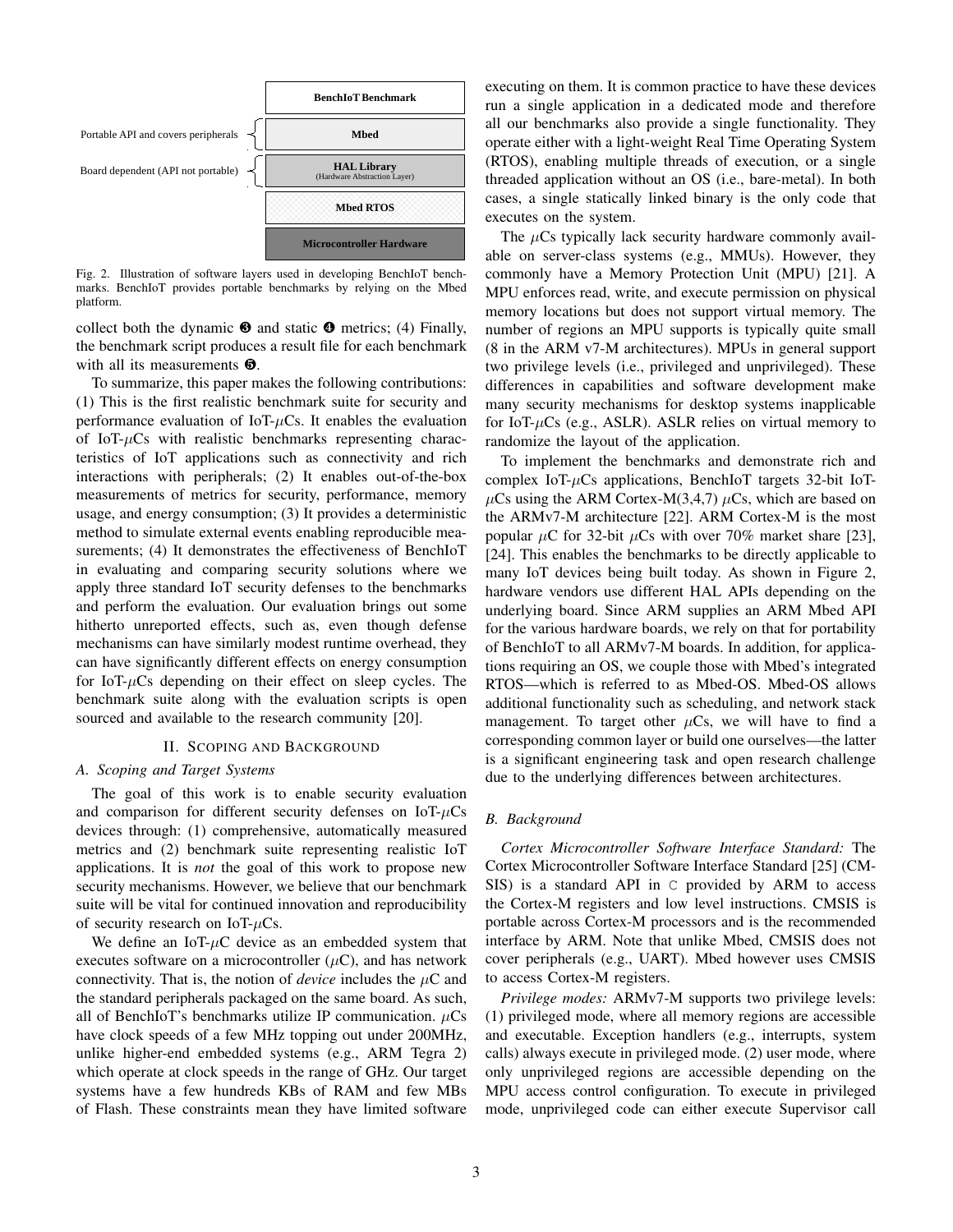

<span id="page-3-0"></span>Fig. 3. A summary of the BenchIoT metrics.

(SVC), a system call in ARMv7-M, or be given elevated privileges through the system's software.

*Software Trigger Interrupt Register:* The STIR register provides a mechanism to trigger external interrupts through software. An interrupt is triggered by writing the interrupt number to the first nine bits of STIR. BenchIoT utilizes the STIR register to ensure reproducibility of experiments and avoid time variations of external interrupts arrival.

*Data Watchpoint and Trace Unit:* ARM provides the Data Watchpoint and Trace (DWT) unit [\[22\]](#page-11-20) for processor and system profiling. It has a 32-bit cycle counter that operates at the system clock speed. Thus, BenchIoT uses it for making runtime measurements in the system.

#### III. BENCHMARK METRICS

<span id="page-3-1"></span>The goal of the BenchIoT metrics is to enable quantifiable evaluation of the security and practicality of proposed defenses for IoT- $\mu$ Cs. While security defenses are diverse and use various metrics to evaluate their effectiveness, the metrics proposed by BenchIoT are chosen based on the following criteria: (1) enable evaluating established security principles for IoT- $\mu$ Cs (e.g., principle of least privilege); (2) enable evaluating performance effects of defenses on IoT- $\mu$ Cs.

BenchIoT provides 14 metrics spanning four categories, namely: (1) Security; (2) Performance; (3) Memory; (4) Energy. [Figure 3](#page-3-0) shows a summary of the metrics. We note that metrics cannot cover all attack and security aspects. BenchIoT is designed to provide a generalized framework for researchers. Thus, we avoid metrics specific to a security technique.

#### <span id="page-3-2"></span>*A. Security Metrics*

Total privileged cycles: An important challenge in securing IoT- $\mu$ Cs is reducing the number of privileged cycles. Privileged execution occurs during (1) Exception handlers and (2) User threads with elevated privileges. By default, applications on IoT- $\mu$ Cs execute completely in privileged mode. We measure the total number of execution cycles in privileged mode. A lower number is better for the security of the system.

Privileged thread cycles: Though measuring total privileged cycles can help assess the security risks of the system, they include exception handlers that are asynchronous and may not always be executable directly by a malicious adversary. However, a malicious user can exploit privileged thread cycles as these occur during the normal execution of the user code. Thus, this metric is a direct quantification of security risks for normal application code.

SVC cycles: We single out SVC cycles (i.e., system call cycles) from other exception handlers as these are synchronous and can be called by unprivileged threads to execute privileged code, therefore is a possible attack surface.

Maximum code region ratio: Control-flow hijacking like code reuse attacks depend on the available code to an attacker to reuse. Memory isolation limits an attacker's capabilities by isolating segments of code within the application. This metric aims to measure the effectiveness of memory isolation by computing the size ratio of the maximum available code region to an attacker with respect to the total code size of application binary. A lower value is better for security.

Maximum global data region ratio: Another attack vector are data-only attacks [\[26\]](#page-11-24), [\[27\]](#page-11-25). Such attacks target sensitive data of the application rather than hijacking the controlflow. These sensitive data can be security critical and lead to command injection or privilege escalation (e.g., by setting a boolean is\_admin to true). This metric aims to measure the effectiveness of data isolation by computing the size ratio of the maximum available global data region to an attacker with respect to the total data section size of the application binary. A lower value is again better for security.

Data Execution Prevention: DEP is a well-known defense mechanism to stop code injection attacks by making memory regions either writable (data) or executable (code), but not both. Unfortunately, DEP is not commonly deployed in IoT- $\mu$ Cs [\[16\]](#page-11-14), [\[17\]](#page-11-15). As a result, DEP has been added to the BenchIoT evaluation framework to raise awareness of such an important defense for  $IoT-\mu Cs$  developers. This metric requires using the BenchIoT API when changing the MPU configuration to validate DEP is always enforced (i.e., every MPU region always enforces  $W \oplus X$ ).

Number of available ROP gadgets: Return Oriented Programming (ROP) [\[28\]](#page-11-26) is a type of code reuse attack used to hijack the control-flow of the application. It is performed by exploiting a memory corruption vulnerability to chain existing code snippets–that end with a return instruction (i.e., ROP gadgets)–together to perform arbitrary execution. Hence, reducing the number of possible ROP gadgets reduces the attack surface available to the attacker, and helps quantify the effectiveness of defense mechanisms such as randomization or CFI. The number of ROP gadgets is measured using the ROPgadget compiler [\[29\]](#page-11-27) on the benchmark binary.

Number of indirect calls: Control-flow hijacking occurs through corrupting indirect control-flow transfers. ROP resiliency covers control-flow hijacking of backward edges (i.e., function returns). Another attack scenario is using indirect calls (i.e., forward edges). Thus, reducing the number of indirect calls (e.g., function pointers) or protecting them through control-flow hijacking defenses like Control-Flow Integrity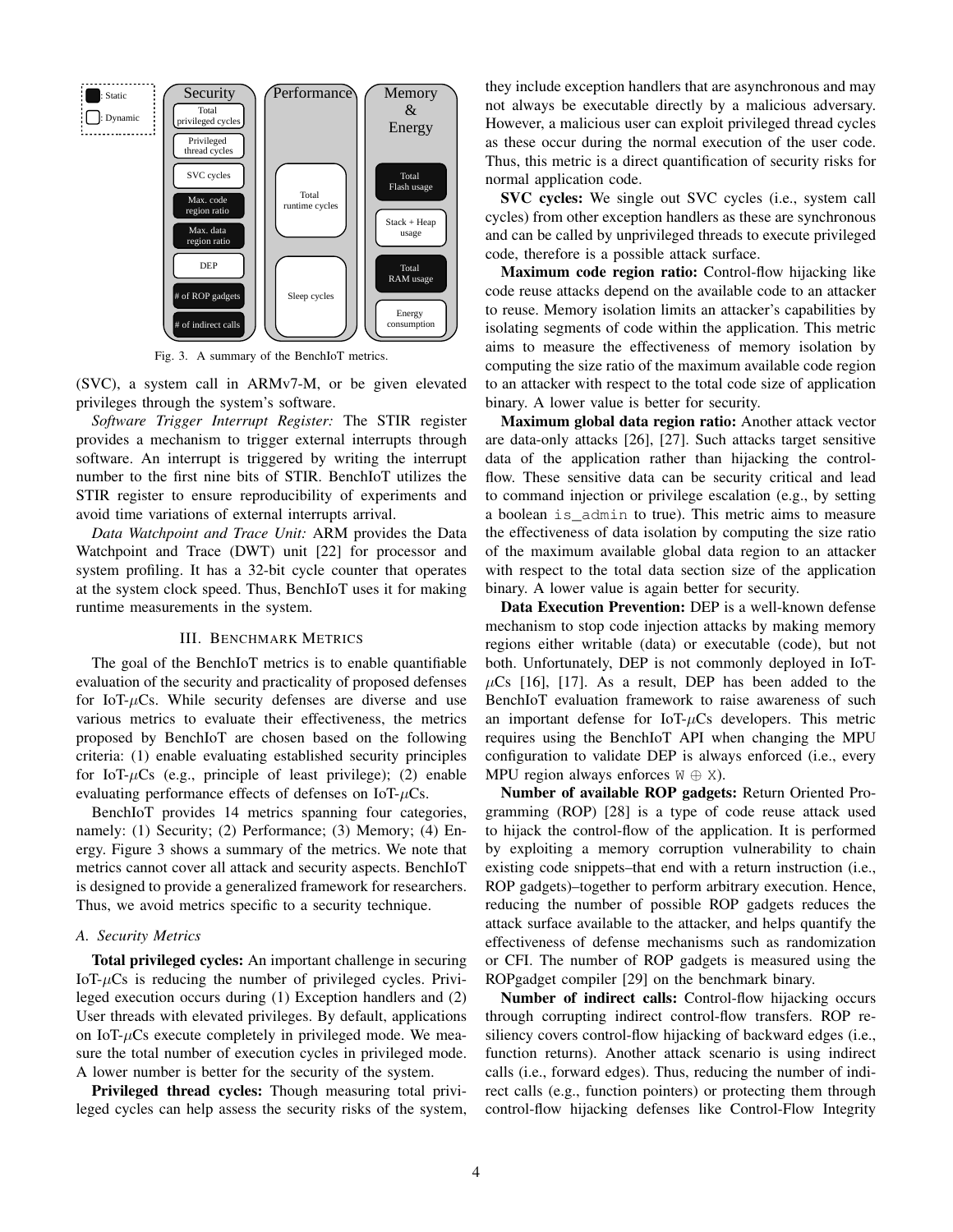(CFI) [\[30\]](#page-11-28) is a desired security property. We measure the number of indirect calls by parsing the benchmark binary.

## *B. Performance Metrics*

Total runtime cycles: This metric measures the total runtime of a benchmark from establishing a remote connection to the end. Including execution cycles prior to establishing a connection results in variance in measuring the benchmarks (e.g., wait for client) and thus they are excluded. While many IoT- $\mu$ Cs run forever, defining a start and an end to a benchmark is important to enable analyzing the impact of security mechanisms on the overall performance.

Sleep cycles: Popular embedded OSes [\[1\]](#page-11-0), [\[31\]](#page-11-29) use a sleep manager that automates entering sleep mode to minimize energy consumption of IoT- $\mu$ Cs. For example, the application can enter sleep mode while blocking on network receive or writing a file to uSD card. Since energy consumption during sleep mode is typically two to three orders of magnitude lower compared to active or idle mode [\[32\]](#page-11-30), many IoT applications spend a large portion of their execution in sleep mode. A security technique can reduce sleep cycles and this is important to capture to measure the effects on energy conservation.

#### *C. Memory and Energy Metrics*

Total Flash usage: Measures the application code and readonly data.

Stack and heap usage: This metric enables analyzing the overhead of memory used at runtime. The obtained measurement is the maximum usage of the stack and the heap.

Total RAM usage: In addition to the stack and heap usage, this metric measures the statically allocated data sections by parsing the benchmark binary image.

Total energy consumption: This metric is measured physically (e.g., with a logic analyzer) and is the only metric in BenchIoT that depends on external hardware. The user connects a current sensor to the micro-controller power supply in series to measure the power. The energy is calculated by multiplying the average power with total runtime. A General Purpose Input Output (GPIO) signal is instrumented to signal the beginning and the end of the measurement.

## IV. BENCHMARK DESIGN

To develop a realistic benchmarking suite for IoT- $\mu$ Cs, we designed BenchIoT to satisfy the following criteria: (1) Enables deterministic execution of external events; (2) Performs different types of tasks to increase coverage of application behaviors and domains; (3) Utilizes various peripherals; (4) Maximizes portability and reproducibility across hardware vendors; (5) Minimizes the effect of surrounding environment on network connectivity. In the next sections, we provide the explanation and need for each dimension.

# *A. Deterministic Execution Of External Events*

Including external events (e.g., user pushing a button) is necessary to represent realistic IoT- $\mu$ Cs applications. However, these external events lead to a wide variance across benchmarks, thus rendering the evaluation non-repeatable. An important aspect in the design of BenchIoT is that it allows deterministic execution of external events. We define external events as any interrupt caused by an action not performed by the underlying device. For example, sending a pin code for a smart locker application from a nearby PC is considered an external event. Note that this mechanism does not cover network functionality (e.g., send, recv) since these must demonstrate actual connection with a remote client to represent an IoT application.

External events execute as interrupt requests, thus, BenchIoT leverages the STIR register to trigger the interrupt at specific points in the benchmark. The Interrupt Request (IRQ) is triggered by writing the IRQ number to the STIR register at specific points of the benchmark. Thus, instead of having a variance in the waiting time to enter a pin code, the interrupt is triggered at a specific point, enabling reproducibility.

Triggering the interrupt in software allows the BenchIoT benchmarks to control the IRQ execution and the input dataset. The device may execute the IRQ on the hardware and after finishing, the benchmark overwrites the provided value with the read value from the dataset that is being used to drive the experiment. For example, developers may use different temperature sensors in different settings. After the triggered IRQ executes, BenchIoT replaces the measured value with the read temperature to make the benchmark execution independent of the physical environment.

#### *B. Application Characteristics*

To increase the coverage of IoT- $\mu$ Cs application domains, the BenchIoT benchmarks were designed to have characteristics typical of IoT applications. The characteristics can be categorized into three classes: (1) Sensing: the device *actively* records sensory data from one or more on-board sensors; (2) Processing: the device performs some computation or analysis (e.g., authentication); (3) Actuation: the device performs some action based on sensed data and local processing or remote processing. A benchmark may perform one or more of these task types.

The attack surface is influenced by the type of the task. For example, applications with sensing tasks (e.g., smart meter) often sample physical data, and thus their communication might be limited since they act as sensor nodes to a more powerful server that aggregates and analyzes their data. However, data tampering becomes a prominent attack vector in such applications. An example of such an attack is tampering smart meter data to reduce electricity bills [\[33\]](#page-11-31). An attack on an application with actuation can impose a cyber-physical hazard. For example, an attack hijacking the control-flow of an industrial robot poses physical risks to humans [\[34\]](#page-11-32).

# <span id="page-4-0"></span>*C. Peripherals*

The BenchIoT benchmarks are designed to include various peripherals to represent realistic interactions of IoT- $\mu$ Cs. In addition, peripherals can increase the attack surface for an application [\[35\]](#page-11-33), [\[36\]](#page-11-34), and thus their security evaluations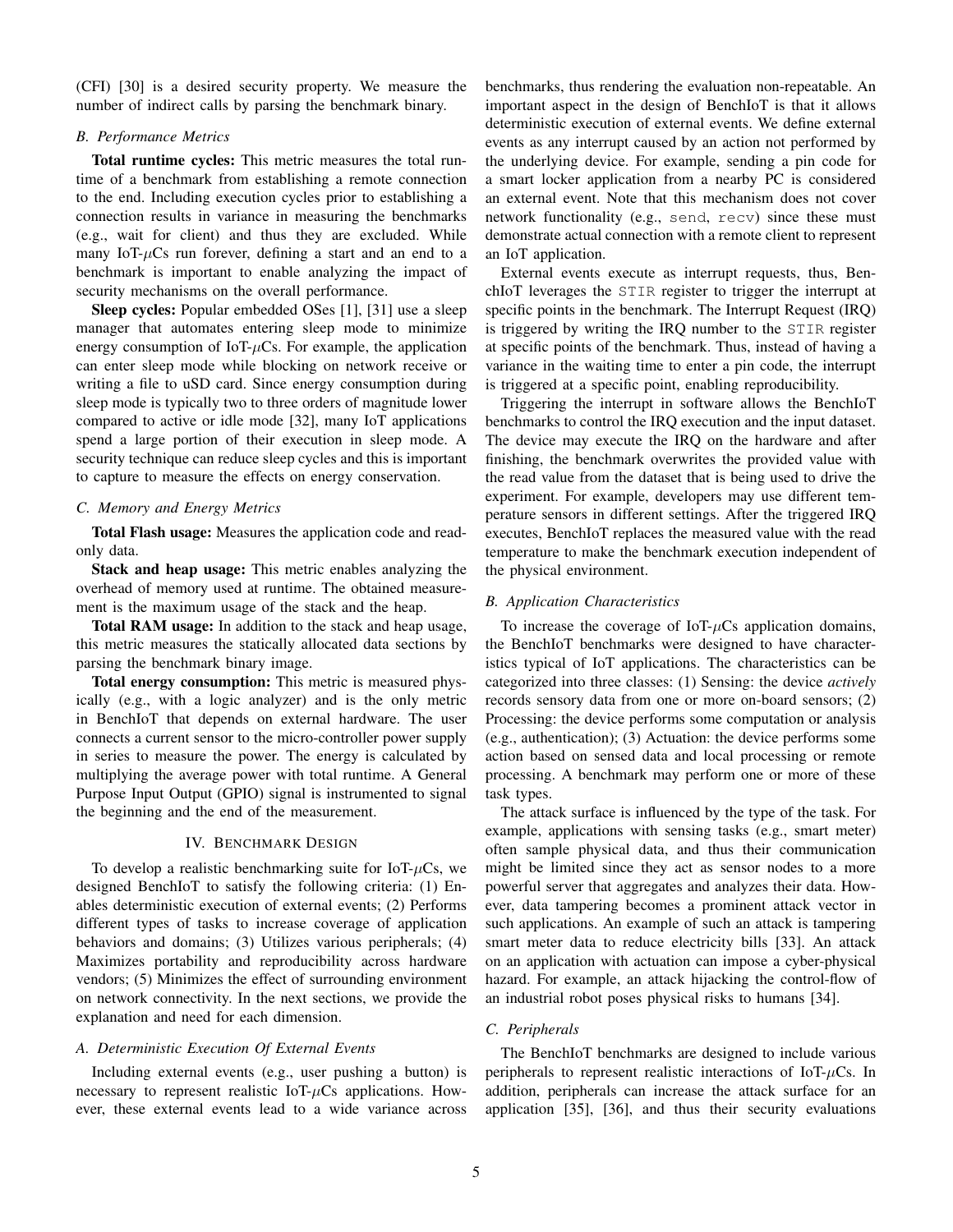differ. For example, attacks against autonomous vehicles target vulnerabilities in the Controller Area Network (CAN) bus [\[37\]](#page-11-35). The runtime performance is also effected by these peripherals. For example, a  $\mu$ SD that uses the Secure Digital Input Output (SDIO) results in faster data transfer than the Synchronous Peripheral Interface (SPI) since SDIO utilizes more data lines.

While BenchIoT is designed to stress as many peripherals as possible, we focus on the most commonly available peripherals across different hardware targets to allow portability. These are; UART/USART, SPI, Ethernet, timers, GPIO, Analog-to-Digital Converter (ADC), Real-time Clock (RTC), and Flash in-application programming (IAP). In addition, in case a noncommon peripheral is used in a benchmark (e.g., Display Serial Interface (DSI)) and such peripheral is not present on the developer targeted board, BenchIoT allows the developer to configure and still run the main benchmark while excluding the missing peripheral.

# <span id="page-5-2"></span>*D. Portability*

BenchIoT aims to enable security evaluation for  $IoT<sub>+</sub>uCs$ across a wide set of hardware platforms. Since  $IoT-\mu Cs$  cover both systems with and without an OS, we develop BenchIoT to support both. Therefore, the BenchIoT benchmarks were developed in  $C/C++$  using the popular Mbed platform [\[1\]](#page-11-0), [\[38\]](#page-11-36). Unlike other RTOSs [\[39\]](#page-11-37), Mbed is integrated with essential features for the IoT "things" (e.g., networking, cryptographic library) and allows developing benchmarks for systems with an RTOS as well as bare-metal systems. As shown earlier in [Figure 2,](#page-2-0) Mbed provides an abstraction layer above each vendor's HAL library, thus allowing benchmarks to be portable across the various ARMv7-M targets supported by Mbed.

#### *E. Network Connectivity*

In keeping with the fundamental characteristic of IoT applications that they perform network communication, we design our benchmarks to do network send and receive. However, wireless communication can introduce significant non-determinism in the execution of a benchmark. Therefore, BenchIoT uses Ethernet as its communication interface since it maintains the application's IoT-relevant characteristic to remain unchanged, while minimizing noise in the measurements.

#### V. BENCHMARK APPLICATIONS

<span id="page-5-1"></span>In this section we describe the BenchIoT benchmarks and highlight the notable features of IoT applications that each demonstrates. [Table II](#page-5-0) shows the list of BenchIoT benchmarks with the task type and peripherals it is intended to stress. While the bare-metal benchmarks perform the same functionality, their internal implementation is different as they lack OS features and use a different TCP/IP stack. For the bare-metal applications, the TCP/IP stack operates in polling mode and uses a different code base. As a result the runtime of baremetal and OS benchmarks are different.

Smart Light: This benchmark implements a smart light that is controlled remotely by the user. The user can also send commands to automate the process of switching the

<span id="page-5-0"></span>TABLE II A SUMMARY OF BENCHIOT BENCHMARKS AND THEIR CATEGORIZATION WITH RESPECT TO TASK TYPE, AND PERIPHERALS.

|                   | <b>Task Type</b> |         |         |                                                             |  |  |
|-------------------|------------------|---------|---------|-------------------------------------------------------------|--|--|
| <b>Benchmark</b>  | <b>Sense</b>     | Process | Actuate | <b>Peripherals</b>                                          |  |  |
| Smart Light       |                  |         | √       | Low-power timer, GPIO, Real-time clock                      |  |  |
| Smart Thermostat  |                  | √       | ✓       | Analog-to-Digital Converter (ADC), GPIO, $\mu SD$ card      |  |  |
| Smart Locker      |                  |         | ✓       | Serial(UART/USART), Display, $\mu$ SD card, Real-time clock |  |  |
| Firmware Updater  |                  |         | √       | Flash in-application programming                            |  |  |
| Connected Display |                  |         |         | Display, $\mu$ SD card                                      |  |  |

light on and off to conserve energy. Moreover, the smart light periodically checks if a motion was detected, and if no motion is detected it turns the light off to conserve energy. Conversely, it will turn on once a motion is detected. From a performance prescriptive, the benchmark demonstrates an event-driven application that will spend large portion of cycles in sleep mode, wake up for short periods to perform a set of tasks. It is important to measure the energy overhead, which may happen due to reduction of the sleep cycle duration. From a security perspective, attacks on smart light can spread to other smart lights and cause widespread blackout [\[40\]](#page-11-38).

Smart Thermostat: The smart thermostat enables the user to remotely control the temperature and inquire about the current temperature of the room. In addition, the device changes temperature when the desired temperature is requested through a UART peripheral, with the display showing the responses from the application. Temperature monitoring is a common part of industrial applications (e.g., industrial motors monitoring [\[41\]](#page-11-39), [\[42\]](#page-11-40)). Attacks on a smart thermostat can target corrupting sensitive data (e.g., temperature value), thus leading to physical risks (e.g., overheating motor) or can use the compromised device as a part of botnet [\[43\]](#page-11-41).

**Smart Locker:** This benchmark implements a smart mail locker, such as for large residential buildings. The benchmark demonstrates delivering and picking up the mail from various lockers. Upon delivering a package to one of the lockers, a random pin is generated and is sent to the server to notify the user. The device only saves the hash of the random pin to compare it upon picking up a package. Moreover, the benchmark maintains a log file of actions (i.e., pickup/drop package). The server also sends commands to inquire if the smart locker contain a certain package. The user uses the serial port to enter the input (e.g., random pin), and the application uses a display (if present) to communicate with the user. In addition, the benchmark uses a cryptographic library and stores sensitive data (e.g., hashes of generated pins). This is an eventdriven benchmark.

Firmware Updater: This benchmark demonstrates a remote firmware update. On power up, the firmware updater starts a receiver process. It receives the firmware size followed by the firmware, after writing the firmware to flash it is executed. Practical security mechanisms need to be compatible with firmware updates, as vulnerabilities targeting firmware updates have been a target of attacks [\[44\]](#page-11-42).

Connected Display: The connected display receives a set of compressed images from a remote server. It decompresses the images and shows them on the display. It also saves each image to file. The large code present in such application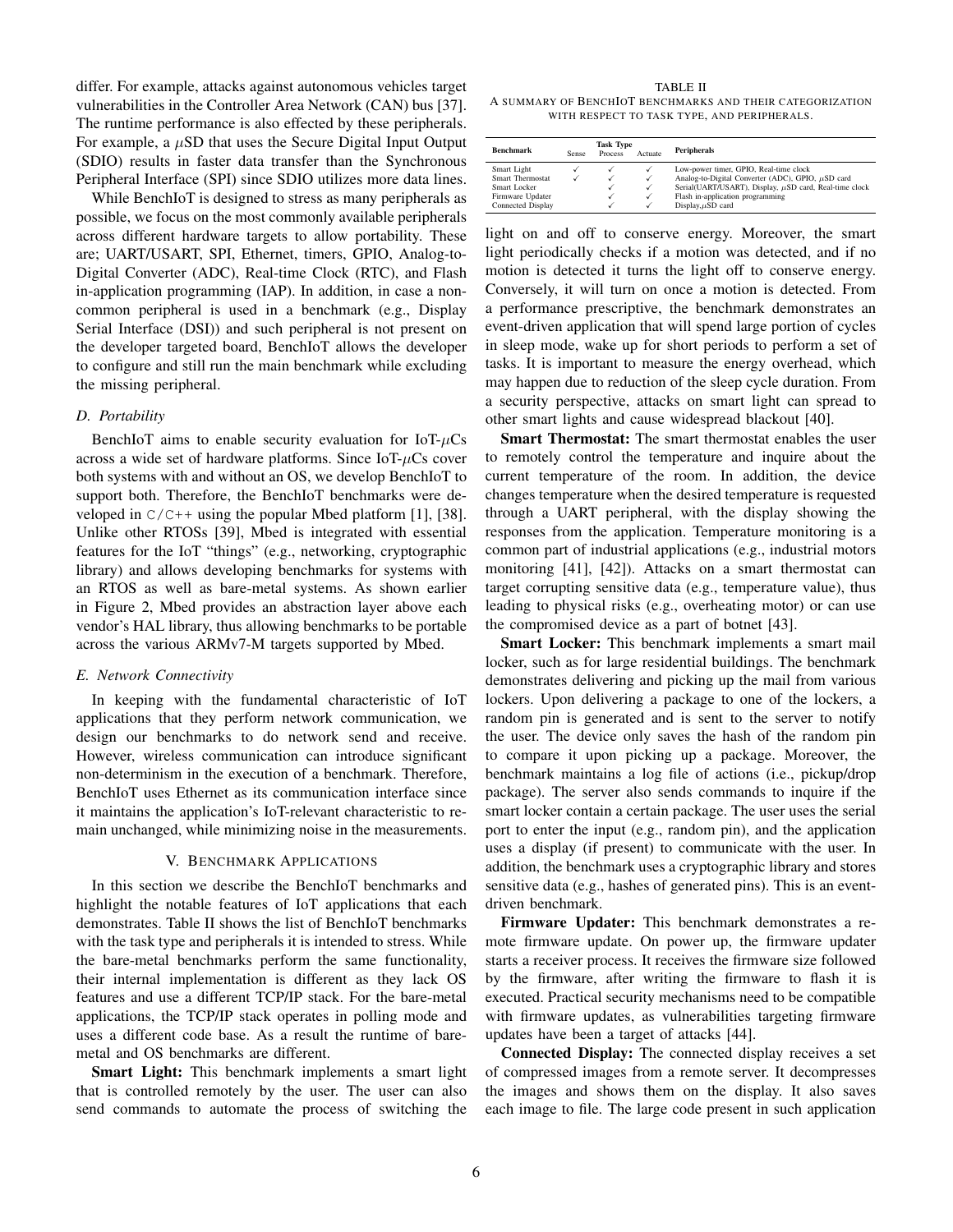(e.g., networking library, image compression library) makes measuring the maximum code region ratio and ROP resiliency more relevant.

### VI. EVALUATION FRAMEWORK

The goal of the evaluation framework is: (1) to enable measuring the metrics explained in [Section III;](#page-3-1) (2) to automate the evaluation process of the BenchIoT benchmarks.

Automating the evaluation of IoT- $\mu$ Cs is important since evaluating IoT- $\mu$ Cs is often a tedious task as it relies on manual measurements. Another option is the use a commercial hardware debugger. To avoid the limitations of both options, the BenchIoT framework follows a software based approach to collect its metrics. That is, BenchIoT does not require any extra hardware to collect its metrics (except for the energy measurement). This is achieved by only relying on the ARMv7-M architecture.

The BenchIoT evaluation framework consists of three parts: (1) a collection of Python scripts to automate running and evaluating the benchmarks; (2) a collection of Python scripts to measure the static metrics; (3) a runtime library—which we refer to hereafter as the *metric collector library*—written in C, that is statically linked to every benchmark to measure the dynamic metrics.

#### *A. Static Metrics Measurements*

We collect the static metrics explained in [Figure 3](#page-3-0) by parsing the binary image of each benchmark. To collect static RAM usage and Flash usage we use the size utility and the results are measured according to the address space and name of the region.

Unlike the previous static metrics, security static metrics require different tools. First, for the number of ROP gadgets we use the ROP gadget compiler [\[29\]](#page-11-27). For the second static security metric, the number of indirect calls, we parse the output of objdump and count the static number of indirect branch instructions (i.e., BX and BLX). However, in the ARMv7-M architecture the same instruction can be used for a return instruction (i.e., backward edges) by storing the return address in the link register (LR). Thus, to measure the indirect calls (i.e., forward edges) we count branch instructions that use a register other than the link register.

# *B. Metric Collector Runtime Library*

The goal of the metric collector library is to allow transparent and automatic measurement of dynamic metrics to the user. That is, it should not limit the resources available to the user (e.g., using a timer) or limit the functionality of the system. The metric collector uses the DWT unit cycle counter to measure the execution cycles for dynamic metric in [Figure 3,](#page-3-0) such as the total privileged cycles or the sleep cycles. The DWT cycle counter provides precise measurement since it runs at the system clock speed. The metric collector library uses a global data structure that contains a dedicated variable for each of its collected metrics. Each variable is updated by reading the DWT cycle counter.

In order to provide transparent evaluation for the developer, the static library remaps some of the CMSIS library functionality to the BenchIoT library. The remapped CMSIS functions are instrumented to collect the metrics automatically at runtime. As an example, since the WFI instruction puts the processor to sleep till it is woken up by an interrupt, the remapped function intercepts the WFI call to track sleep cycles. A user can call the CMSIS functions normally, and the metric collector library will transparently collect the metrics. Another option for such instrumentation is to use a binary rewriter [\[45\]](#page-11-43). However, such a method relies on commercial nonopen source software (i.e., IDA-Pro) and is thus not compatible with the goals of BenchIoT.

The second goal for the metric collector library is to automatically measure dynamic metrics such as the total privileged cycles. To achieve this, the metric collector automatically tracks: (1) privileged thread cycles; (2) all cycles of exception handlers. Measuring privileged thread cycles is done by instrumenting the \_\_set\_CONTROL() CMSIS call to track changes between privileged and unprivileged user modes. Measuring execution cycles of exception handlers poses several challenges.

First, while some exception handlers like SVC (i.e., system calls) can be measured by manual instrumentation to the SVC handler, other exception handlers like interrupt requests vary in the number of handler present and API used depending on the underlying hardware. Hence, they cannot be manually instrumented. Second, the hardware handles exception entry and exit, and there is no software path that can be instrumented. When an exception occurs, the hardware looks up the exception handler from the vector table, pushes the saved stack frame, and redirects execution to the exception handler. When the exception finishes, the hardware handles returning using the saved stack frame and special values stored in the link register LR.

To overcome these limitations, the metric collector library controls the vector table in order to track exception handlers. As shown in [Figure 4,](#page-7-0) before the main application the metric collector library switches the vector table to point to the one controlled by itself. With this setup, when an exception occurs (e.g., Exception\_Handler100), the hardware will redirect the execution to the BenchIoTTrampoline function ❶. To remember the special value for exception exit, BenchIoTTrampoline saves the value of LR. Next, it resolves the actual handler by reading the Interrupt Control and State Register (ICSR). It initiates the measurement and redirects the execution to the original handler ❷, which invokes Exception\_Handler100 <sup>.</sup> After the original handler has finished, execution returns to BenchIoTTrampoline ❹, which ends the measurement and returns normally by using the saved LR value. The dynamic metrics measured by the metric collector are sent at the end of the benchmark through a UART to the user's machine. These are received automatically by the evaluation framework and stored to a file.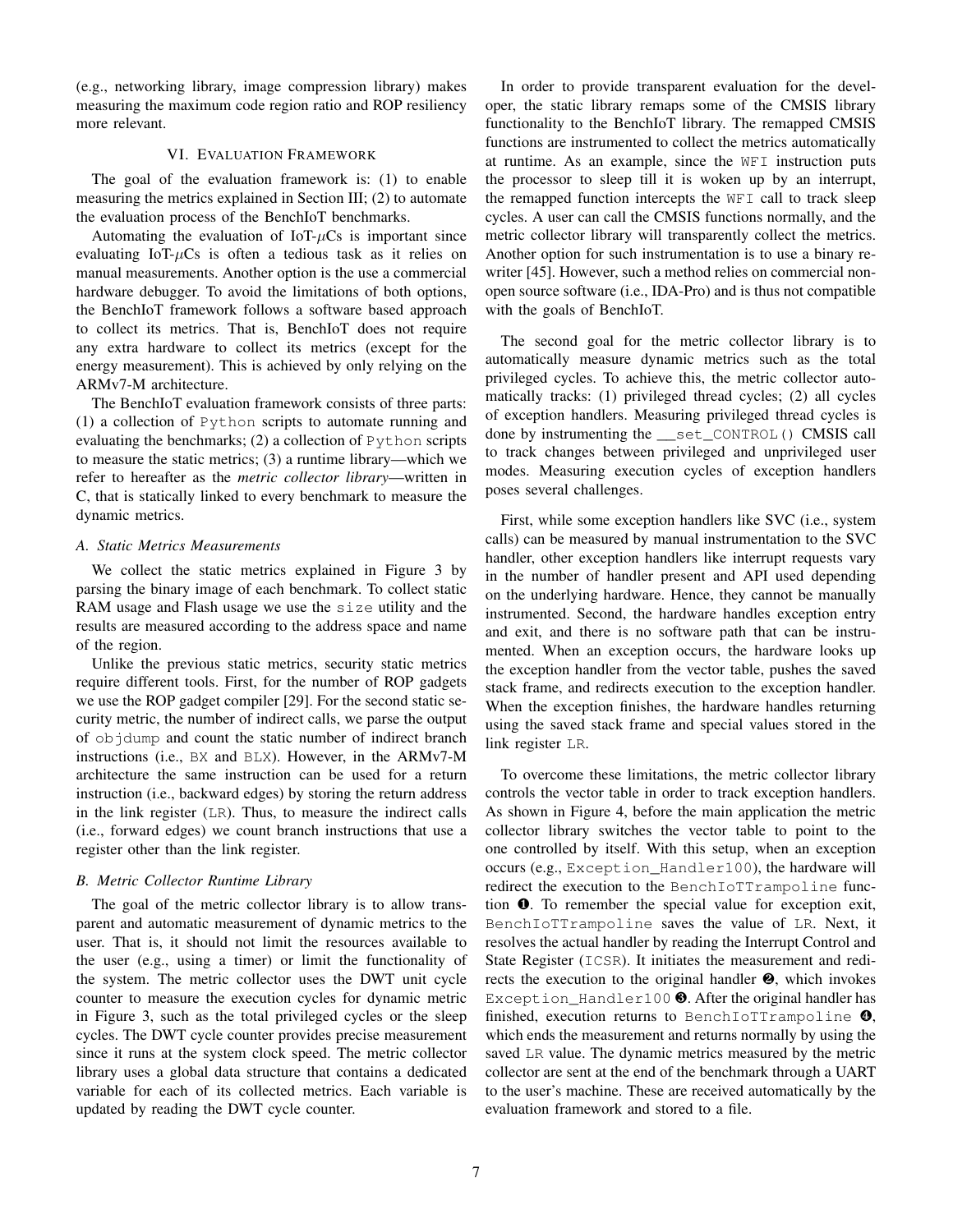

Fig. 4. Exception handlers tracking with BenchIoT.

## <span id="page-7-0"></span>VII. EVALUATION

To demonstrate how the metrics described in [Section III](#page-3-1) enable evaluation of proposed security defenses, we evaluated the BenchIoT benchmarks with three defense mechanisms. We also compare the complexity of our benchmarks to that of existing embedded benchmarks.

#### *A. Defense Mechanisms*

The first defense is ARM's Mbed- $\mu$ Visor [\[46\]](#page-11-44). The  $\mu$ Visor is a hypervisor that enforces the principle of least privilege by running all application code in non-privileged mode. Only  $\mu$ Visor's code and parts of the OS run in privileged mode.

The second is a remote attestation mechanism drawn from well established attestation defenses [\[10\]](#page-11-7), [\[47\]](#page-11-45)–[\[49\]](#page-11-46), and is purposed to authenticate the integrity of the code residing on the device. The remote attestation mechanism uses a real-time task that runs every 25ms in a separate thread to read the code in blocks, hash it, then send the hashed block to the server to verify the code integrity. At initialization, the remote attestation configures the MPU to save the code for reading and hashing the application in a special region in flash that is only accessible in privileged mode.

The final defense mechanism is a data integrity mechanism we draw from [\[16\]](#page-11-14), [\[46\]](#page-11-44), [\[50\]](#page-12-0), [\[51\]](#page-12-1) that provides data integrity through memory isolation. Our implementation moves sensitive data from RAM to a SECURE DATA REGION in Core Coupled RAM (CCRAM) at compile time. CCRAM is an optional memory bank that is isolated from RAM. It provides faster access to its data than RAM but has smaller size. The secure data region is accessible in privileged mode only. It is enabled before accessing the sensitive data and is disabled afterwards. The sensitive data depends on the underlying benchmark (e.g., Flash IAP in firmware updater). It is important to note that the goal of our security evaluation is to demonstrate how BenchIoT metrics can help evaluate existing defense mechanisms with respect to security benefits and performance overhead. It is *not* to propose new security mechanisms. The BenchIoT benchmarks are built with the standard configuration of  $IoT<sub>+</sub>uCs$  and popular OSes to reflect real security challenges of current systems. For example, the baseline is evaluated using the default configuration of Mbed-OS, which means the MPU is not enabled and DEP is not supported.

We evaluated both the baseline and defense mechanisms on the STM32F479I-Eval [\[52\]](#page-12-2) board. Measurements were aver-

aged over five runs for each benchmark. Note that since Mbed- $\mu$ Visor and remote attestation require an OS (i.e., remote attestation requires a separate thread), it was only evaluated for the OS benchmarks.

# *B. Performance and Resource Usage Evaluation*

[Figure 5](#page-8-0) shows the performance evaluation. For the OS benchmarks, the total runtime shows a modest runtime overhead for all mechanisms. The highest overhead occurs for remote attestation at 2.1% for firmware updater. Thus, from the viewpoint of runtime overhead, all the security mechanisms appear feasible for all the benchmarks running on IoT platforms. However, the story is more nuanced when we look at the effect of the security mechanisms on sleep cycles. The  $\mu$ Visor has no sleep cycles, which has an adverse effect on energy consumption. The  $\mu$ Visor disables sleep because of incompatibility issues [\[53\]](#page-12-3) since implementation of sleep function differs depending to the underlying hardware (i.e., HAL library). Some HAL implementations break the privilege separation enforced by the  $\mu$ Visor, and as a result the  $\mu$ Visor goes into idle loop instead of entering sleep mode. The remote attestation mechanism decreases sleep cycles since it runs in a separate thread with a real-time task every 25ms, thus, the OS will run the remote attestation mechanism instead of entering sleep mode. On the other hand, the data integrity mechanism shows negligible change for sleep cycles.

Note that the reduction in runtime overhead for the connected display benchmark with  $\mu$ Visor occurs because the benchmark was configured to exclude the display. Porting the display functionality to the  $\mu$ Visor is a manual effort and is orthogonal to our goals of evaluating the security characteristics of the  $\mu$ Visor. Thus, to limit our efforts we utilize the option available by BenchIoT to run a benchmark without the Display Serial Interface (DSI) as mentioned in [Section IV-C.](#page-4-0)

For the bare-metal benchmarks, the data integrity mechanism shows similar overhead for the total runtime cycles as its OS counterpart. Moreover, in all bare-metal benchmarks, there is no sleep cycles because it is lacking the sleep manager provided by the Mbed-OS.

In order to collect the metrics in [Figure 5](#page-8-0) and all other dynamic results, the evaluation framework used the metric collector runtime library. As shown in [Figure 5\(](#page-8-0)c), the metric collector library has a low average overhead of 1.2%.

[Figure 6](#page-8-1) shows a comparison of the memory usage overhead. The  $\mu$ Visor and remote attestation mechanisms show an increase in memory usage overall. The remote attestation shows a large increase heap and stack usage (over 200%) since it requires an additional thread with a real-time task. However, it shows less than 30% increase in RAM since the larger portion of of RAM usage is due to the global data and bss regions. The  $\mu$ Visor requires additional global data and thus show a larger increase in RAM. Both require additional code and thus increase Flash usage. The data integrity mechanism for both the OS and bare-metal benchmarks change some local variables to globals and moves them to CCRAM. Thus, they show negligible effect on memory overall. Notice that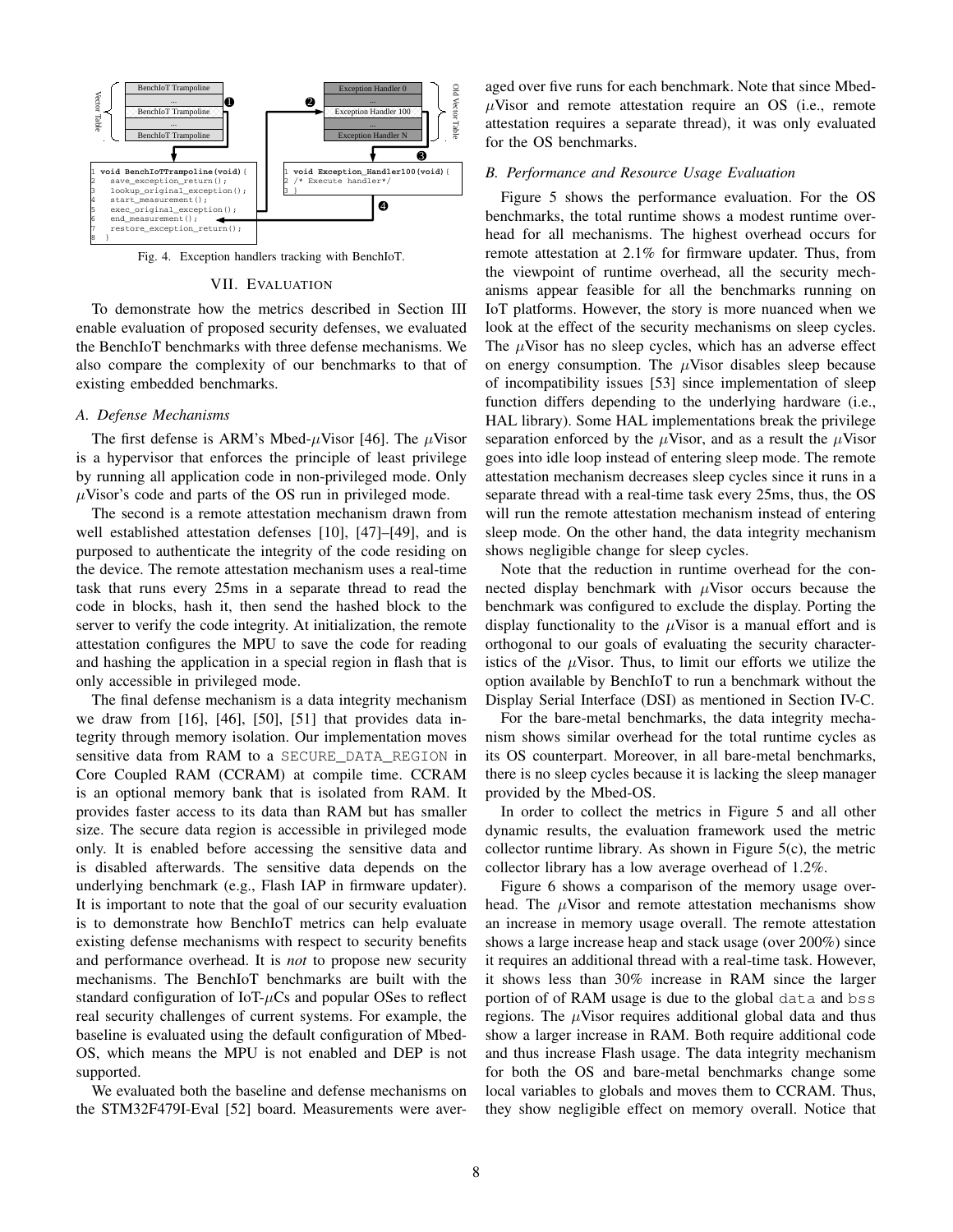

<span id="page-8-0"></span>Fig. 5. Summary of BenchIoT performance metrics for  $\mu$ Visor, Remote Attestation, (RA) and Data Integrity (DI) defense mechanisms overhead as a % of the baseline insecure applications. BM: Bare-Metal.



<span id="page-8-1"></span>Fig. 6. Summary of BenchIoT memory utilization metrics for  $\mu$ Visor, Remote Attestation (RA), and Data Integrity (DI) defense mechanisms overhead as a % over the baseline applications. The size in KB is shown above each bar. TABLE III

<span id="page-8-2"></span>SUMMARY OF BENCHIOT MEMORY ISOLATION AND CONTROL-FLOW HIJACKING METRICS FOR MBED- $\mu$ VISOR, REMOTE ATTESTATION (RA) AND DATA INTEGRITY (DI) DEFENSE MECHANISMS OVERHEAD AS A PERCENTAGE OF THE BASELINE INSECURE APPLICATIONS. BM: BARE-METAL

| <b>Defense Type</b> | <b>Benchmark</b>  | Metric                  |                         |                    |                  |                         |  |
|---------------------|-------------------|-------------------------|-------------------------|--------------------|------------------|-------------------------|--|
|                     |                   | Max. Code<br>Reg. ratio | Max. Data<br>Reg. ratio | # ROP gadgets      | # Indirect calls | DEP                     |  |
|                     | Smart-light       | $0.0\%$                 | $0.0\%$                 | 10,990 (29.9%)     | 207 (14.4%)      | х                       |  |
| $\mu$ Visor (OS)    | Smart-thermostat  | 0.0%                    | $0.0\%$                 | $12.087(31.1\%)$   | 199 (11.8%)      | Х                       |  |
|                     | Smart-locker      | 0.0%                    | $0.0\%$                 | $12.318(28.6\%)$   | 211 (13.4%)      | Х                       |  |
|                     | Firmware Updater  | 0.0%                    | $0.0\%$                 | $10.364(32.8\%)$   | 190 (11.8%)      | Х                       |  |
|                     | Connected display | $0.0\%$                 | $0.0\%$                 | $11,478$ (-4.3%)   | 198 $(-63.5%)$   | Х                       |  |
| $RA$ (OS)           | Smart-light       | $-0.2%$                 | $0.0\%$                 | 8,833 (4,4%)       | 195 $(7.7\%)$    | $\checkmark$            |  |
|                     | Smart-thermostat  | $-0.2%$                 | $0.0\%$                 | $9.765(5.9\%)$     | 197 (10.7%)      |                         |  |
|                     | Smart-locker      | $-0.2%$                 | $0.0\%$                 | $10,408$ $(8,6\%)$ | 205 (10.2%)      | √                       |  |
|                     | Firmware Updater  | $-0.2%$                 | $0.0\%$                 | 8,556 (9.7%)       | 189 (11.2%%)     | Х                       |  |
|                     | Connected display | $-0.1%$                 | $0.0\%$                 | $12,603(5,1\%)$    | 561 (3.5%)       | ✓                       |  |
| DI(OS)              | Smart-light       | $0.0\%$                 | $-0.1%$                 | $8,398$ $(-0.8\%)$ | 181 (0.0%)       | x                       |  |
|                     | Smart-thermostat  | $0.0\%$                 | $-0.1%$                 | $9.231(0.1\%)$     | 178 (0.0%)       | х                       |  |
|                     | Smart-locker      | $0.0\%$                 | $-0.8%$                 | $9,567(-0.1\%)$    | 186 (0.0%)       | Х                       |  |
|                     | Firmware Updater  | 0.0%                    | $-0.01%$                | 7.878 (1.0%)       | 170 (0%)         | Х                       |  |
|                     | Connected display | 0.0%                    | $-1.8%$                 | $12,082(0.8\%)$    | 542 (0%)         | Х                       |  |
| DI (Bare-metal)     | Smart-light       | 0.0%                    | $-0.1%$                 | $6,040(0.4\%)$     | $103(0.0\%)$     | $\overline{\mathsf{x}}$ |  |
|                     | Smart-thermostat  | $0.0\%$                 | $-0.2%$                 | $6,642$ $(1.0\%)$  | 98 (0.0%)        | х                       |  |
|                     | Smart-locker      | $0.0\%$                 | $-1.1\%$                | 7.015(0.3)         | $108(0.0\%)$     | Х                       |  |
|                     | Firmware Updater  | 0.0%                    | $-0.01%$                | $5,332(0.4\%)$     | 90 (0.0%)        | Х                       |  |
|                     | Connected display | 0.0%                    | $-2.6%$                 | 9,697(2.2%)        | 462 (0.0%)       | х                       |  |
|                     |                   |                         |                         |                    |                  |                         |  |

data integrity mechanism is different between the bare-metal and the OS benchmarks. The bare-metal benchmarks are consistently smaller than their OS counterparts. As mentioned earlier in [Section V,](#page-5-1) the bare-metal benchmarks differ in their implementation although they provide the same functionality. These differences are also manifested in the Flash metrics.

#### *C. Security Evaluation*

Minimizing privileged execution: Minimizing privileged execution is a desired security property [\(Section III-A\)](#page-3-2). However, as shown in [Figure 7,](#page-9-0) the remote attestation and data integrity mechanisms (for both OS and bare-metal) share the risk of over-privileged execution that are present in the insecure baseline, since they do not target minimizing privileged execution. Even with these defenses applied, almost the entire application runs in privileged mode (e.g., 98.9% for Smart-light using remote attestation in [Figure 7\(](#page-9-0)a)). The  $\mu$ Visor, however, shows the highest reduction in privileged execution. For example, only 1.4% of Smart-light runs in privileged mode. The Firmware-updater shows the lowest reduction for  $\mu$ Visor (i.e., 55.4%) since it requires privileges to execute correctly (i.e., writing to Flash and running the new firmware). However, the  $\mu$ Visor still reduces the total privilege cycles by 44%. These improvements are expected since the  $\mu$ Visor runs all-application code in non-privileged mode, except for the  $\mu$ Visor and OS code. The increase in SVC cycles in all defenses is because they utilize system calls to execute their code. For example, the highest increase in SVC cycles is remote attestation that uses an SVC every 25ms to hash the firmware. Since the Smart-light application is the longestrunning benchmark, it will intuitively have the largest increase in SVC cycles (i.e., 2,173.7%). The percentage of the increase is not shown in bare-metal benchmarks since the baseline does not use SVC calls.

Enforcing memory isolation: The insecure baseline application allows access to all code and data, thus its maximum code region ratio and maximum data region ratio are both 1.0. Enforcing memory isolation reduces both ratios. The remote attestation mechanism isolates its own code in a separate region using the MPU. Thus, the maximum code region is the rest of the application code other than the remote attestation code—the improvement in the maximum code region ratio is 0.2% in [Table III.](#page-8-2) Similarly, the data integrity mechanism improves the maximum data region ratio. However, for both mechanisms 99% of the code and data is still always accessible to the normal application. The  $\mu$ Visor enables manual data isolation between threads using special API calls. However, we did not use this feature since we aim to evaluate the general characteristics of defenses and not develop our own.

Control-flow hijacking protection: As shown in [Table III,](#page-8-2) none of the mechanisms reduce the attack surface against code reuse attacks (i.e., ROP gadgets and indirect calls). The  $\mu$ Visor and remote attestation mechanisms increase the code size of the application, intuitively they will increase the number of ROP gadgets and indirect calls. The largest increase in the number of ROP gadgets occurs with the  $\mu$ Visor at an average of 23.6% for the five benchmarks since it requires larger code to be added. The data integrity mechanism on the other hand only instruments the benchmark with small code to enable and disable the secure data region, and thus causes limited increase in the number of ROP gadgets and indirect calls. The reduction in the number of ROP gadgets and indirect calls for the connected display application of the  $\mu$ Visor is because the display driver was disabled, and thus its code was not linked to the application. An option to improve these defenses against code reuse attacks is to couple them with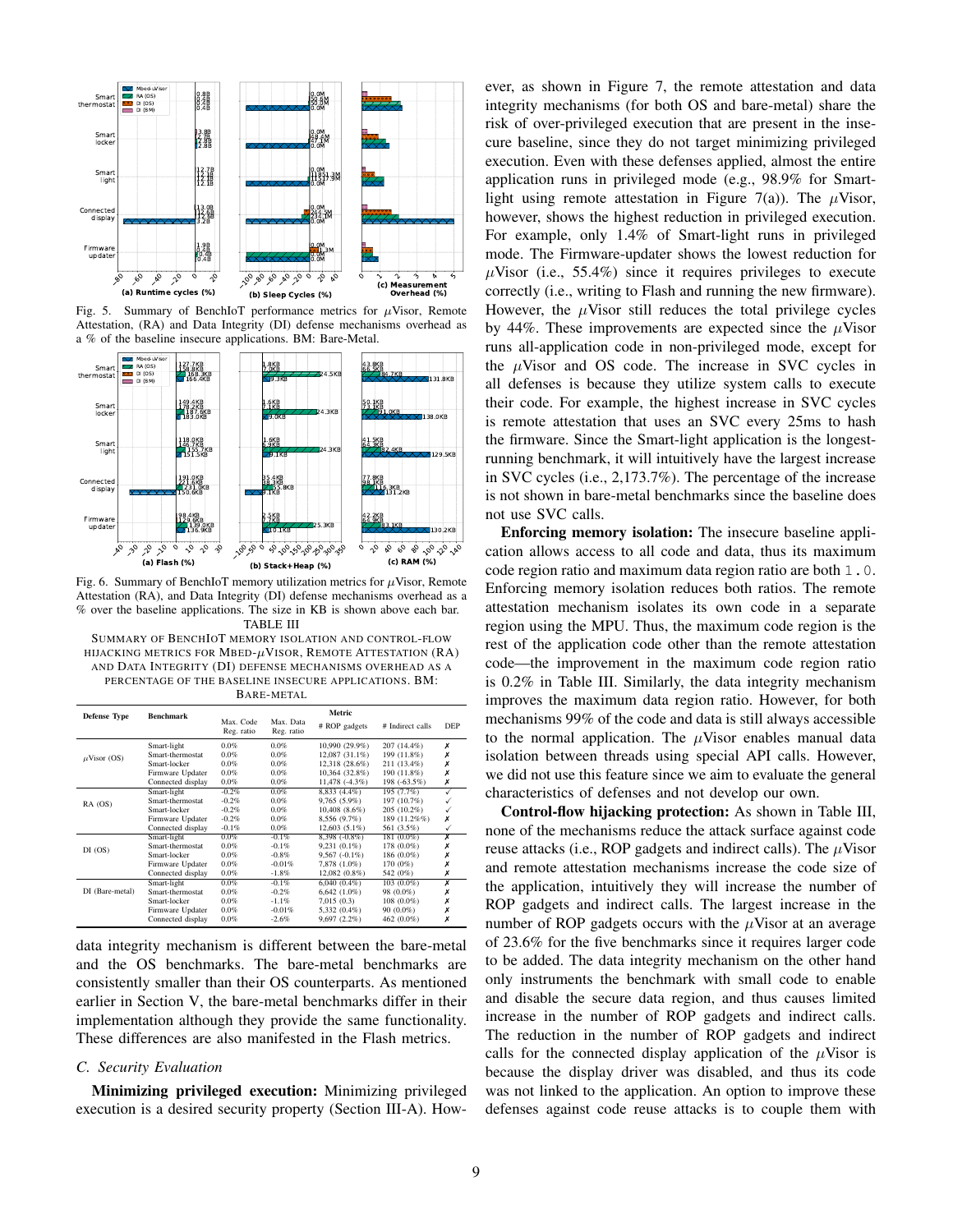

<span id="page-9-0"></span>Fig. 7. Summary of BenchIoT comparison of minimizing privileged execution cycles for Mbed- $\mu$ Visor, Remote Attestation (RA) and Data Integrity (DI) defense mechanisms as a % w.r.t the total runtime execution cycles. The overhead as a % of the baseline insecure applications is shown above each bar. BM: Bare-Metal

established mechanisms such as CFI. Moreover, an important aspect in defending against control-flow hijacking is enabling DEP. However, only the remote attestation configures the MPU to enforce DEP. The  $\mu$ Visor does not enforce DEP on heap. A similar observation was made by Clements *et al*. [\[15\]](#page-11-13). The data integrity mechanism enables all access permissions to the background region (i.e., all the memory space) then configures the MPU for various regions it is interested in. However, regions that are not configured remain with the writable and executable permissions, thus breaking DEP.

#### *D. Energy Evaluation*

Now we look at the energy implication of the benchmarks [\(Figure 8\)](#page-9-1). While all mechanisms showed similar runtime overhead, the energy consumption for the  $\mu$ Visor mechanism increases significantly for the Smart-light benchmark. The Smart-light benchmark spends large amounts of time in its sleep cycle, and since the  $\mu$ Visor disables sleep cycles, the increase is pronounced in this application. Since the  $\mu$ Visor disables sleep cycles, it consistently has an adverse effect on energy consumption for all applications and this correlates to a drop in sleep cycles as shown in [Figure 5.](#page-8-0) Even if security mechanisms provide similar runtime overhead (e.g., data integrity and  $\mu$ Visor for Smart-light), the difference in energy consumption can vary widely, with an increase of 20% for  $\mu$ Visor. Such a conclusion cannot be obtained simply from the metric of the total runtime overhead, but only when used in conjunction with our metric of sleep cycles or energy consumed.  $\frac{1}{2}$  by  $\frac{1}{2}$  a detail and comparison of the cyclomatic computer of the cyclomatic computer of Benefit Fig. Summary properties the complete of the complete of the comparison of Benefit System in the System of Ben

For the bare-metal benchmarks, the lack of an OS results in a lack of the sleep manager, and thus the device keeps polling and drawing the same average power all throughout. This can be noticed by the lack of sleep cycles in [Figure 5](#page-8-0) for the baremetal benchmarks. Thus, difference in energy consumption is caused by the increase in total runtime due to the defense mechanism.

# *E. Code Complexity Comparison to BEEBS*

To measure the complexity of BenchIoT benchmarks, we



<span id="page-9-1"></span>Fig. 8. Summary of power and energy consumption with the BenchIoT benchmarks for the defense mechanisms as a % overhead of the baseline insecure applications. Power and energy values are shown above each bar in mW and mJ, respectively. BM: Bare-metal

<span id="page-9-2"></span>TABLE IV COMPARISON OF CODE COMPLEXITY BETWEEN BENCHIOT AND BEEBS.

| <b>Benchmark Suite</b> | <b>Cyclomatic Complexity</b> |         |        | <b>Lines of Code</b> |         |        |
|------------------------|------------------------------|---------|--------|----------------------|---------|--------|
|                        | Minimum                      | Maximum | Median | Minimum              | Maximum | Median |
| <b>BEEBS</b>           |                              | 1.235   | 16     | 22.                  | 6.198   | 97     |
| BenchIoT (Bare-metal)  | 2.566                        | 3.997   | 2.607  | 17.562               | 23,066  | 17.778 |
| BenchIoT (OS)          | 5.456                        | 6.887   | 5.497  | 31.828               | 37.331  | 32.038 |

BEEBS [\[4\]](#page-11-3) benchmarks. BEEBS has been used for security evaluation in embedded systems by EPOXY [\[17\]](#page-11-15) and for energy evaluation by many prior works [\[55\]](#page-12-5)–[\[57\]](#page-12-6). We exclude HAL libraries from the measurements for both benchmark suites as they differ based on the vendor and the hardware as discussed in [Section IV-D.](#page-5-2) This provides a consistent comparison without the influence of the underlying hardware.

[Table IV](#page-9-2) shows the comparison by computing the minimum, maximum, and median cyclomatic complexity and lines of code across all benchmarks. BenchIoT shows much larger numbers—median complexity is higher by 162X (baremetal) and 343X (Mbed OS). The results are expected since BEEBS is designed to evaluate the energy efficiency of the architecture, and not meant to provide stand-ins to real IoT applications. For example, BEEBS excludes peripherals and does not incorporate network functionality.

#### VIII. RELATED WORK

Numerous benchmarking suites have been proposed by the systems research community. However we focus our discussion on benchmarks targeting  $\mu$ Cs and IoT- $\mu$ Cs. [Table V](#page-9-3) shows a comparison between BenchIoT and other benchmarks.

*Desktop benchmarks:* Soteria [\[60\]](#page-12-7) is a static analysis system targeting IoT platforms (e.g., Samsung's SmartThings

<span id="page-9-3"></span>

| <b>Benchmark</b>                           | Sense | <b>Task Type</b><br>Process | Actuate | <b>Network</b><br>Connectivity | Peripherals |
|--------------------------------------------|-------|-----------------------------|---------|--------------------------------|-------------|
| BEEBS [4]<br>Dhrystone [7]<br>CoreMark [6] |       |                             |         |                                | only $I^2C$ |
| IoTMark [58]<br>SecureMark [59]            |       |                             |         | partially (bluetooth only)     |             |
| <b>BenchIoT</b>                            |       |                             |         |                                |             |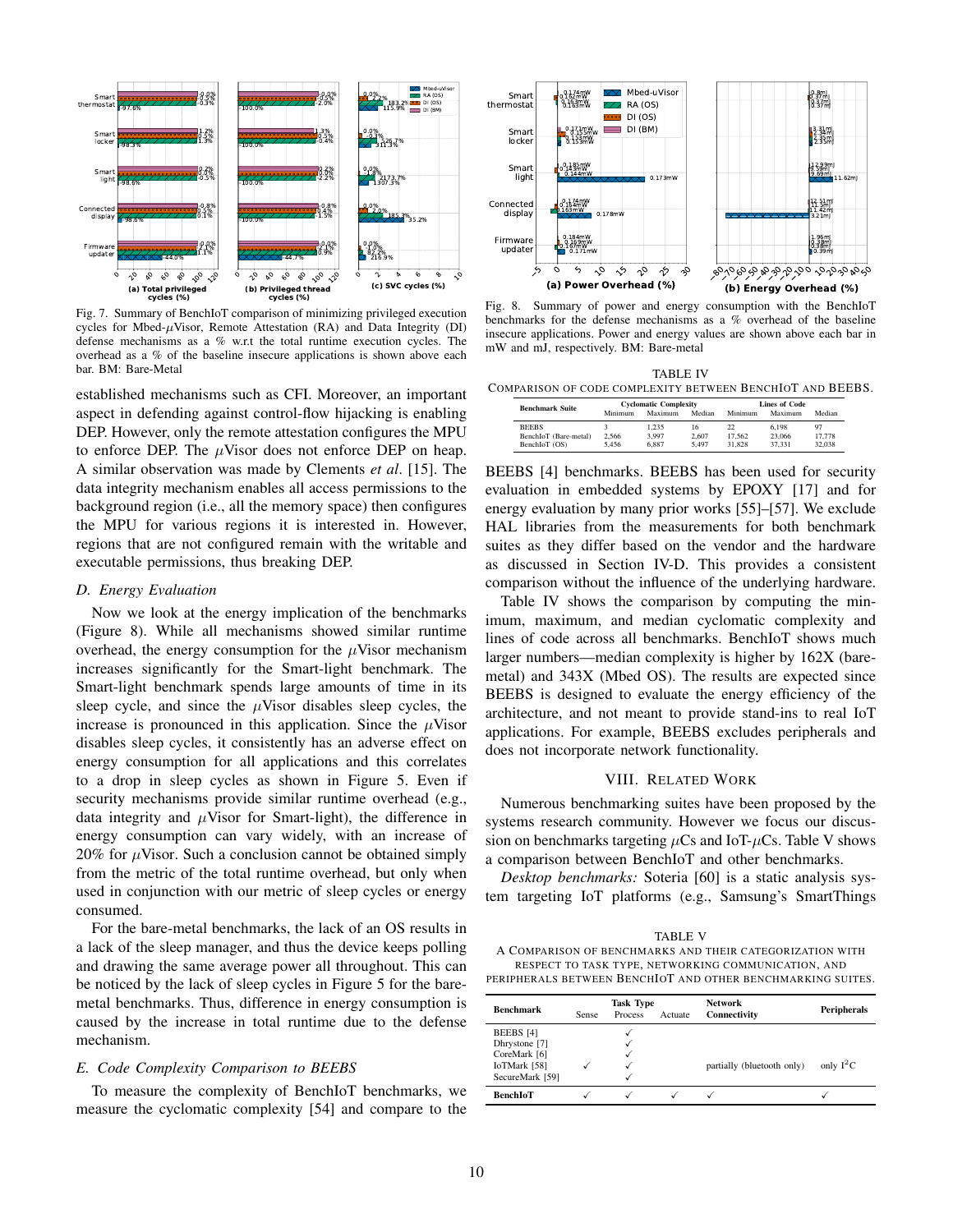market), which are assumed to be connected to the cloud. IoTAbench [\[61\]](#page-12-10) and RIoTBench [\[62\]](#page-12-11) are benchmarks for large-scale *data analysis* of IoT applications. BenchIoT however targets IoT- $\mu$ Cs.

*High-end embedded systems benchmarks:* Mibench [\[5\]](#page-11-47) is a set of 35 general purpose applications targeting embedded systems that are deigned to evaluate the performance of the system. The benchmarks are user-space applications, with some of the benchmarks assuming the presence of an OS and file system. ParMiBench [\[63\]](#page-12-12) is an extension of Mibench targeting multi-core embedded processors. Other benchmarks target specific applications of embedded systems. Media-Bench [\[64\]](#page-12-13) targets multimedia applications. DSP-stone [\[65\]](#page-12-14) evaluates compilers for Digital Signal Processing (DSP) applications for embedded systems. BenchIoT benchmarks differ from the above since we focus on IoT benchmarks, enabling security evaluations of IoT- $\mu$ Cs, and incorporating networking.

µ*Cs Benchmarks*: The Worst-Case Execution Time (WCET) [\[66\]](#page-12-15) evaluates the worst execution time for realtime systems. Dhrystone [\[7\]](#page-11-4) is a synthetic benchmark to evaluate integer performance. BEEBS [\[4\]](#page-11-3) is a collection of benchmarks from Mibench, WCET, DSP-stone, and the Livermore Fortran kernels [\[67\]](#page-12-16) to evaluate energy consumption for bare-metal systems. CoreMark [\[6\]](#page-11-11) targets evaluating processor performance. However, all target a specific metric, do not utilize peripherals, and do not show most of the characteristics of IoT applications. In contrast, BenchIoT is aimed to enable security evaluation, it incorporates IoT application characteristics, and covers both bare-metal and OS benchmarks.

*IoT-*µ*Cs benchmarks*: IoTMark [\[58\]](#page-12-8) evaluates the energy overhead of wireless protocols such as Bluetooth. Secure-Mark [\[59\]](#page-12-9) measures performance and energy for implementing TLS on IoT edge nodes, it does not however demonstrate connectivity. BenchIoT on the other hand demonstrates TCP/IP connectivity as well as security, performance, memory, and energy evaluation.

#### IX. DISCUSSION

*Extending BenchIoT:* The flexible design of BenchIoT enables users to extend it with their customized metrics or benchmarks. For example, a user interested in cycles spent executing function foo can extend the global data structure of the metric collector library, instrument foo with the BenchIoT API at the beginning and at the end of foo, and add the metric to the result collection interface. Only 10 LoC are needed for this customized metric. Moreover, users can evaluate their customized benchmarks using the BenchIoT evaluation framework. The users customized benchmark can use external peripherals (e.g., BLE) that were not included in core BenchIoT benchmarks. We note that the reason for excluding external peripherals from the five benchmarks is portability. For example, to add BLE users will need to buy an additional hardware module for BLE and use its non-portable software libraries. Thus, external peripherals were excluded from the core benchmark suite. Since users can easily add their own applications and evaluate them, we leave the choice of adding external peripherals to the users. More details are available at [\[20\]](#page-11-18).

*Portability of BenchIoT:* We believe BenchIoT can be extended to ARMv8-M, as it shares many of the characteristics of ARMv7-M (i.e., include the TrustZone execution). ARMv8- M however is a fairly new architecture, and a limited number of boards are available at the time of writing. We leave this as future work. For other architectures, the concepts of BenchIoT are applicable. However, since BenchIoT follows a softwarebased approach, the main task is porting the metric collector runtime library, since it handles exception entry and exit. These are architecture dependent (e.g., calling conventions, registers) and require architecture dependent implementation.

# X. CONCLUSION

Benchmarks are pivotal for continued and accelerated innovation in the IoT domain. Benchmarks provide a common ground to evaluate and compare the different security solutions. Alternatively, the lack of benchmarks burdens researchers with measurements and leads to ad-hoc evaluations. For IoT- $\mu$ Cs, the problem is exacerbated by the absence of commonly measured evaluation metrics, the tedious measurement process, and the multi-dimensional metrics (performance, energy, security).

Concerned by the rising rate of attacks against IoT devices and the ad-hoc evaluation of its defenses, we developed BenchIoT, a benchmarking suite and an evaluation framework for IoT- $\mu$ Cs to enable evaluating and comparing security solutions. The suite is comprised of five representative benchmarks, that represent salient IoT application characteristics: network connectivity, sense, compute, and actuate. The applications run on bare-metal or a real-time embedded OS and are evaluated through four types of metrics—security, performance,memory usage, and energy. We illustrate how the evaluation metrics provide non-trivial insights, such as the differing effects of different defenses on consumed energy, even though both show a similar runtime overhead. BenchIoT benchmarks are open sourced freely available to the research community [\[20\]](#page-11-18).

#### ACKNOWLEDGEMENTS

We thank our shepherd Mohamed Kaaniche and the anonymous reviewers for their insightful comments. This work was supported by NSF CNS-1801601, NSF CNS-1718637, Northrop Grumman Cybersecurity Research Consortium, and in part by Sandia National Laboratories. Any opinions, findings, and conclusions or recommendations expressed in this material are those of the authors and do not necessarily reflect the views of our sponsors. Sandia National Laboratories is a multi-mission laboratory managed and operated by National Technology and Engineering Solutions of Sandia, LLC., a wholly owned subsidiary of Honeywell International, Inc., for the U.S. Department of Energy's National Nuclear Security Administration under contract DE-NA0003525. SAND2019- 4009 C.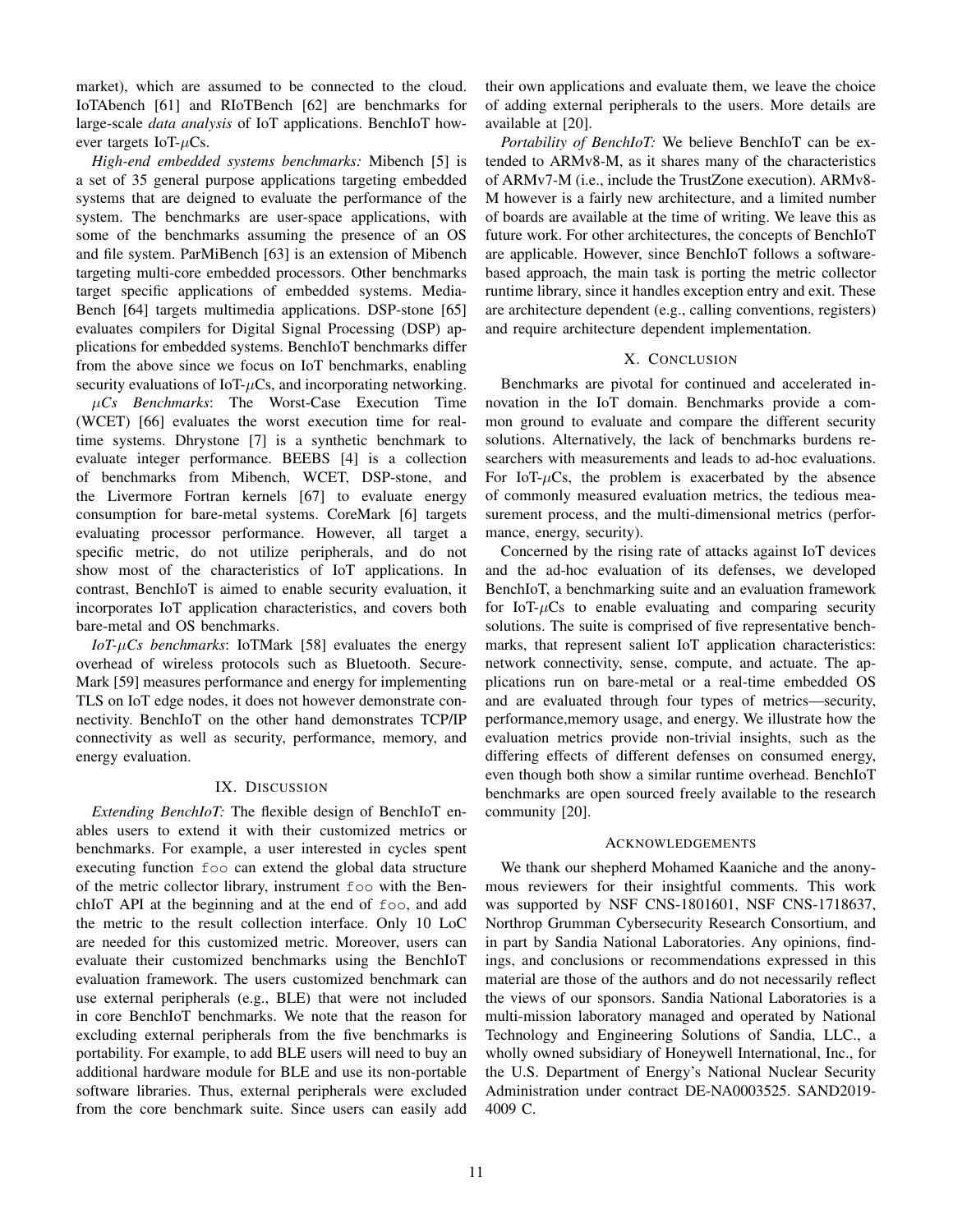#### **REFERENCES**

- <span id="page-11-0"></span>[1] ARM, "Mbed-OS," [https://github.com/ARMmbed/mbed-os.](https://github.com/ARMmbed/mbed-os)
- <span id="page-11-1"></span>[2] J. L. Henning, "Spec cpu2006 benchmark descriptions," *ACM SIGARCH Computer Architecture News*, vol. 34, no. 4, pp. 1–17, 2006.
- <span id="page-11-2"></span>[3] ——, "Spec cpu2006 memory footprint," *SIGARCH Comput. Archit. News*, vol. 35, no. 1, pp. 84–89, Mar. 2007. [Online]. Available: <http://doi.acm.org/10.1145/1241601.1241618>
- <span id="page-11-3"></span>[4] J. Pallister, S. J. Hollis, and J. Bennett, "BEEBS: open benchmarks for energy measurements on embedded platforms," *CoRR*, vol. abs/1308.5174, 2013. [Online]. Available:<http://arxiv.org/abs/1308.5174>
- <span id="page-11-47"></span>[5] M. R. Guthaus, J. S. Ringenberg, D. Ernst, T. M. Austin, T. Mudge, and R. B. Brown, "Mibench: A free, commercially representative embedded benchmark suite," in *Workload Characterization, 2001. WWC-4. 2001 IEEE International Workshop on*. IEEE, 2001, pp. 3–14.
- <span id="page-11-11"></span>[6] EEMBC, "Coremark - industry-standard benchmarks for embedded systems," [http://www.eembc.org/coremark.](http://www.eembc.org/coremark)
- <span id="page-11-4"></span>[7] R. P. Weicker, "Dhrystone: a synthetic systems programming benchmark," *Communications of the ACM*, vol. 27, no. 10, pp. 1013–1030, 1984.
- <span id="page-11-5"></span>[8] F. Brasser, B. El Mahjoub, A.-R. Sadeghi, C. Wachsmann, and P. Koeberl, "Tytan: tiny trust anchor for tiny devices," in *Design Automation Conference (DAC), 2015 52nd ACM/EDAC/IEEE*. IEEE, 2015, pp. 1–6.
- <span id="page-11-6"></span>[9] P. Koeberl, S. Schulz, A.-R. Sadeghi, and V. Varadharajan, "Trustlite: A security architecture for tiny embedded devices," in *Proceedings of the Ninth European Conference on Computer Systems*. ACM, 2014, p. 10.
- <span id="page-11-7"></span>[10] T. Abera, N. Asokan, L. Davi, J.-E. Ekberg, T. Nyman, A. Paverd, A.-R. Sadeghi, and G. Tsudik, "C-flat: control-flow attestation for embedded systems software," in *Proceedings of the 2016 ACM SIGSAC Conference on Computer and Communications Security*. ACM, 2016, pp. 743–754.
- <span id="page-11-8"></span>[11] D. Midi, M. Payer, and E. Bertino, "Memory safety for embedded devices with nescheck," in *Proceedings of the 2017 ACM on Asia Conference on Computer and Communications Security*. ACM, 2017, pp. 127–139.
- <span id="page-11-9"></span>[12] M. Werner, T. Unterluggauer, D. Schaffenrath, and S. Mangard, "Sponge-based control-flow protection for iot devices," *arXiv preprint arXiv:1802.06691*, 2018.
- <span id="page-11-10"></span>[13] G. Dessouky, T. Abera, A. Ibrahim, and A.-R. Sadeghi, "Litehax: lightweight hardware-assisted attestation of program execution," in *Proceedings of the International Conference on Computer-Aided Design*. ACM, 2018, p. 106.
- <span id="page-11-12"></span>[14] T. Nyman, J.-E. Ekberg, L. Davi, and N. Asokan, "Cfi care: Hardwaresupported call and return enforcement for commercial microcontrollers," in *International Symposium on Research in Attacks, Intrusions, and Defenses*. Springer, 2017, pp. 259–284.
- <span id="page-11-13"></span>[15] A. A. Clements, N. S. Almakhdhub, S. Bagchi, and M. Payer, "Aces: Automatic compartments for embedded systems," in *27th USENIX Security Symposium (USENIX Security 18)*. USENIX Association.
- <span id="page-11-14"></span>[16] C. H. Kim, T. Kim, H. Choi, Z. Gu, B. Lee, X. Zhang, and D. Xu, "Securing real-time microcontroller systems through customized memory view switching," in *Network and Distributed Systems Security Symp.(NDSS)*, 2018.
- <span id="page-11-15"></span>[17] A. A. Clements, N. S. Almakhdhub, K. S. Saab, P. Srivastava, J. Koo, S. Bagchi, and M. Payer, "Protecting bare-metal embedded systems with privilege overlays," in *Security and Privacy Symp.* IEEE, 2017.
- <span id="page-11-16"></span>[18] M. Tancreti, V. Sundaram, S. Bagchi, and P. Eugster, "Tardis: softwareonly system-level record and replay in wireless sensor networks," in *Proceedings of the 14th International Conference on Information Processing in Sensor Networks*. ACM, 2015, pp. 286–297.
- <span id="page-11-17"></span>[19] L. Luo, T. He, G. Zhou, L. Gu, T. Abdelzaher, and J. Stankovic, "Achieving repeatability of asynchronous events in wireless sensor networks with envirolog," in *Proceedings of 25TH IEEE International Conference on Computer Communications (INFOCOM)*.
- <span id="page-11-18"></span>[20] "BenchIoT," [https://github.com/embedded-sec/BenchIoT.](https://github.com/embedded-sec/BenchIoT)
- <span id="page-11-19"></span>[21] ARM, "Optional memory protection unit," [http://infocenter.arm.com/](http://infocenter.arm.com/help/index.jsp?topic=/com.arm.doc.dui0553a/BIHJJABA.html) [help/index.jsp?topic=/com.arm.doc.dui0553a/BIHJJABA.html.](http://infocenter.arm.com/help/index.jsp?topic=/com.arm.doc.dui0553a/BIHJJABA.html)
- <span id="page-11-20"></span>[22] -, "Armv7-m architecture reference manual," [https://developer.arm.](https://developer.arm.com/docs/ddi0403/e/armv7-m-architecture-reference-manual) [com/docs/ddi0403/e/armv7-m-architecture-reference-manual,](https://developer.arm.com/docs/ddi0403/e/armv7-m-architecture-reference-manual) 2014.
- <span id="page-11-21"></span>[23] E. Sourcing, "Reversal of fortune for chip buyers: average prices for microcontrollers<br>rise," http://www.electronics-sourcing.com/20 http://www.electronics-sourcing.com/2017/05/09/ [reversal-fortune-chip-buyers-average-prices-microcontrollers-will-rise/,](http://www.electronics-sourcing.com/2017/05/09/reversal-fortune-chip-buyers-average-prices-microcontrollers-will-rise/) 2017.
- <span id="page-11-22"></span>[24] R. York, "ARM Embedded segment market update," [https://www.arm.com/zh/files/event/1](https://www.arm.com/zh/files/event/1_2015_ARM_Embedded_Seminar_Richard_York.pdf) 2015 ARM Embedded Seminar Richard [York.pdf,](https://www.arm.com/zh/files/event/1_2015_ARM_Embedded_Seminar_Richard_York.pdf) 2015.
- <span id="page-11-23"></span>[25] ARM, "Cortex microcontroller software interface standard," [https://](https://developer.arm.com/embedded/cmsis) [developer.arm.com/embedded/cmsis.](https://developer.arm.com/embedded/cmsis)
- <span id="page-11-24"></span>[26] K. K. Ispoglou, B. AlBassam, T. Jaeger, and M. Payer, "Block oriented programming: Automating data-only attacks," in *Proceedings of the 2018 ACM SIGSAC Conference on Computer and Communications Security*. ACM, 2018, pp. 1868–1882.
- <span id="page-11-25"></span>[27] H. Hu, S. Shinde, S. Adrian, Z. L. Chua, P. Saxena, and Z. Liang, "Data-oriented programming: On the expressiveness of non-control data attacks," in *Security and Privacy (SP), 2016 IEEE Symposium on*. IEEE, 2016, pp. 969–986.
- <span id="page-11-26"></span>[28] H. Shacham, "The geometry of innocent flesh on the bone: Return-intolibc without function calls (on the x86)," in *Proceedings of the 14th ACM conference on Computer and communications security*. ACM, 2007, pp. 552–561.
- <span id="page-11-27"></span>[29] J. Salwan, "ROPgadget - Gadgets Finder and Auto-Roper," [http://](http://shell-storm.org/project/ROPgadget/) [shell-storm.org/project/ROPgadget/,](http://shell-storm.org/project/ROPgadget/) 2011.
- <span id="page-11-28"></span>[30] N. Burow, S. A. Carr, J. Nash, P. Larsen, M. Franz, S. Brunthaler, and M. Payer, "Control-flow integrity: Precision, security, and performance," *ACM Computing Surveys (CSUR)*, vol. 50, no. 1, p. 16, 2017.
- <span id="page-11-29"></span>[31] FreeRTOS, "FreeRTOS," [https://www.freertos.org.](https://www.freertos.org)
- <span id="page-11-30"></span>[32] J. Ko, K. Klues, C. Richter, W. Hofer, B. Kusy, M. Bruenig, T. Schmid, Q. Wang, P. Dutta, and A. Terzis, "Low power or high performance? a tradeoff whose time has come (and nearly gone)," in *European Conference on Wireless Sensor Networks*. Springer, 2012, pp. 98–114.
- <span id="page-11-31"></span>[33] X. Li, X. Liang, R. Lu, X. Shen, X. Lin, and H. Zhu, "Securing smart grid: cyber attacks, countermeasures, and challenges," *IEEE Communications Magazine*, vol. 50, no. 8, 2012.
- <span id="page-11-32"></span>[34] D. Quarta, M. Pogliani, M. Polino, F. Maggi, A. M. Zanchettin, and S. Zanero, "An experimental security analysis of an industrial robot controller," in *Security and Privacy (SP), 2017 IEEE Symposium on*. IEEE, 2017, pp. 268–286.
- <span id="page-11-33"></span>[35] T. Does, D. Geist, and C. Van Bockhaven, "Sdio as a new peripheral attack vector," 2016.
- <span id="page-11-34"></span>[36] C. Miller and C. Valasek, "Remote exploitation of an unaltered passenger vehicle," *Black Hat USA*, vol. 2015, 2015.
- <span id="page-11-35"></span>[37] K. Koscher, A. Czeskis, F. Roesner, S. Patel, T. Kohno, S. Checkoway, D. McCoy, B. Kantor, D. Anderson, H. Shacham *et al.*, "Experimental security analysis of a modern automobile," in *Security and Privacy (SP), 2010 IEEE Symposium on*. IEEE, 2010, pp. 447–462.
- <span id="page-11-36"></span>[38] ARM, "Mbed-SDK," [https://os.mbed.com/handbook/mbed-SDK.](https://os.mbed.com/handbook/mbed-SDK)
- <span id="page-11-37"></span>[39] O. Hahm, E. Baccelli, H. Petersen, and N. Tsiftes, "Operating systems for low-end devices in the internet of things: a survey," *IEEE Internet of Things Journal*, vol. 3, no. 5, pp. 720–734, 2016.
- <span id="page-11-38"></span>[40] E. Ronen, A. Shamir, A.-O. Weingarten, and C. OFlynn, "Iot goes nuclear: Creating a zigbee chain reaction," in *Security and Privacy (SP), 2017 IEEE Symposium on*. IEEE, 2017, pp. 195–212.
- <span id="page-11-39"></span>[41] "Smart sensors for electric motors embrace the IIoT," [https://www.](https://www.engineerlive.com/content/smart-sensors-electric-motors-embrace-iiot) [engineerlive.com/content/smart-sensors-electric-motors-embrace-iiot,](https://www.engineerlive.com/content/smart-sensors-electric-motors-embrace-iiot) 2018.
- <span id="page-11-40"></span>[42] "Industrial Sensors and the IIoT," [https://www.motioncontrolonline.](https://www.motioncontrolonline.org/content-detail.cfm/Motion-Control-Technical-Features/Industrial-Sensors-and-the-IIoT/content_id/1716) [org/content-detail.cfm/Motion-Control-Technical-Features/](https://www.motioncontrolonline.org/content-detail.cfm/Motion-Control-Technical-Features/Industrial-Sensors-and-the-IIoT/content_id/1716) [Industrial-Sensors-and-the-IIoT/content](https://www.motioncontrolonline.org/content-detail.cfm/Motion-Control-Technical-Features/Industrial-Sensors-and-the-IIoT/content_id/1716) id/1716, 2016.
- <span id="page-11-41"></span>[43] G. Hernandez, O. Arias, D. Buentello, and Y. Jin, "Smart nest thermostat: A smart spy in your home."
- <span id="page-11-42"></span>[44] A. Cui, M. Costello, and S. J. Stolfo, "When firmware modifications attack: A case study of embedded exploitation." in *NDSS*, 2013.
- <span id="page-11-43"></span>[45] T. Kim, C. H. Kim, H. Choi, Y. Kwon, B. Saltaformaggio, X. Zhang, and D. Xu, "Revarm: A platform-agnostic arm binary rewriter for security applications," 2017.
- <span id="page-11-44"></span>[46] ARM, "Mbed-uVisor," [https://github.com/ARMmbed/uvisor.](https://github.com/ARMmbed/uvisor)
- <span id="page-11-45"></span>[47] H. Tan, W. Hu, and S. Jha, "A remote attestation protocol with trusted platform modules (tpms) in wireless sensor networks." *Security and Communication Networks*, vol. 8, no. 13, pp. 2171–2188, 2015.
- [48] A. Seshadri, M. Luk, E. Shi, A. Perrig, L. van Doorn, and P. Khosla, "Pioneer: verifying code integrity and enforcing untampered code execution on legacy systems," in *ACM SIGOPS Operating Systems Review*, vol. 39, no. 5. ACM, 2005, pp. 1–16.
- <span id="page-11-46"></span>[49] A. Seshadri, A. Perrig, L. Van Doorn, and P. Khosla, "Swatt: Softwarebased attestation for embedded devices," in *Security and privacy, 2004. Proceedings. 2004 IEEE symposium on*. IEEE, 2004, pp. 272–282.